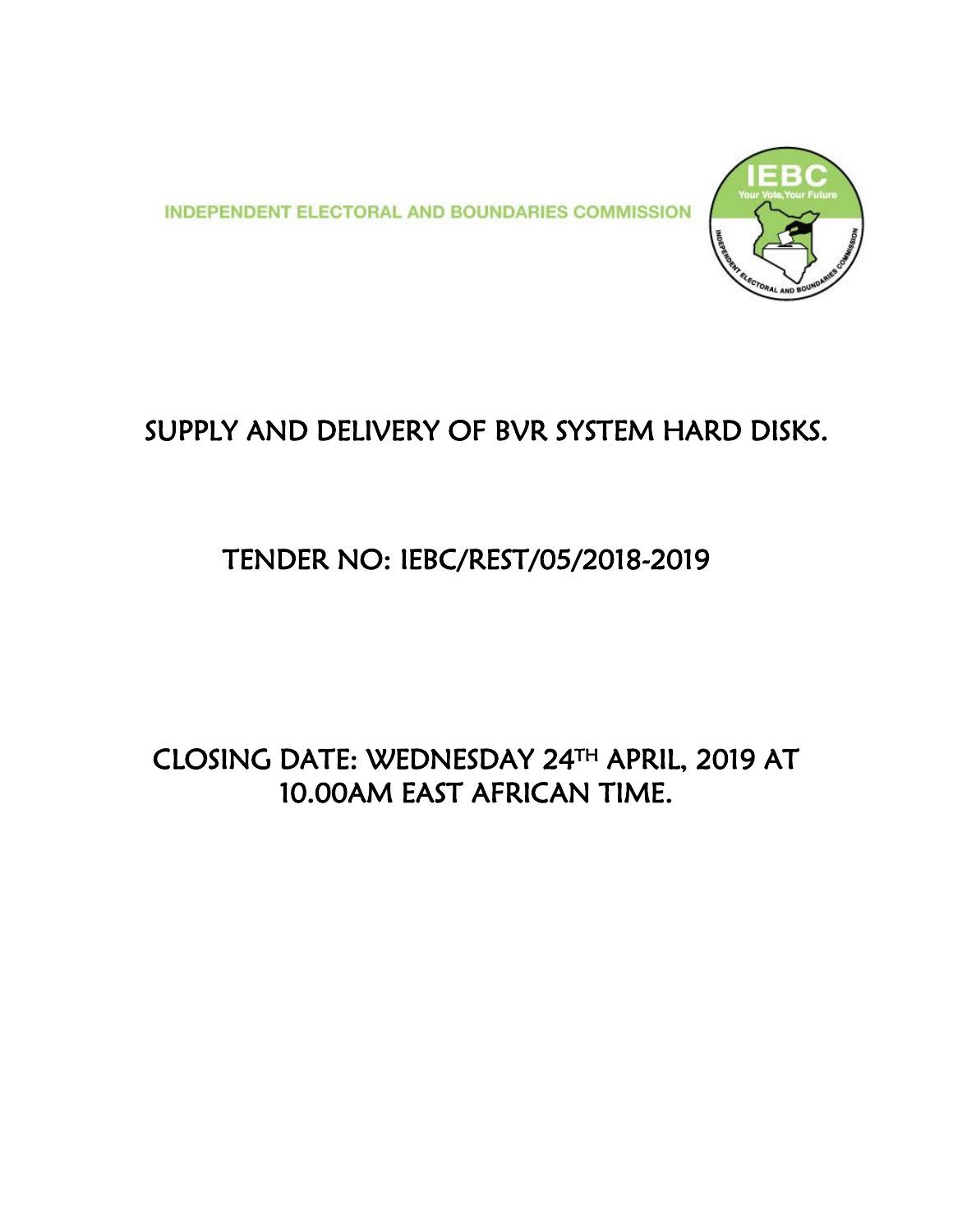## TABLE OF CONTENTS

<span id="page-1-0"></span>

| 2.2   |                                                                     |  |
|-------|---------------------------------------------------------------------|--|
| 2.3   |                                                                     |  |
| 2.4   |                                                                     |  |
| 2.5   |                                                                     |  |
| 2.6   |                                                                     |  |
| 2.7.  |                                                                     |  |
| 2.8.  |                                                                     |  |
| 2.9.  |                                                                     |  |
| 2.10. |                                                                     |  |
| 2.11. |                                                                     |  |
| 2.12. |                                                                     |  |
| 2.13. |                                                                     |  |
| 2.14. |                                                                     |  |
| 2.15  |                                                                     |  |
| 2.16. |                                                                     |  |
| 2.17. |                                                                     |  |
| 2.18. |                                                                     |  |
| 2.19  |                                                                     |  |
| 2.20  |                                                                     |  |
| 2.21. |                                                                     |  |
| 2.22. |                                                                     |  |
| 2.23. |                                                                     |  |
| 2.24  |                                                                     |  |
| 2.25  |                                                                     |  |
| 2.26. | Procuring entity's Right to accept or Reject any or all Tenders  13 |  |
| 2.27  |                                                                     |  |
| 2.28  |                                                                     |  |
| 2.29  |                                                                     |  |
| 2.30  |                                                                     |  |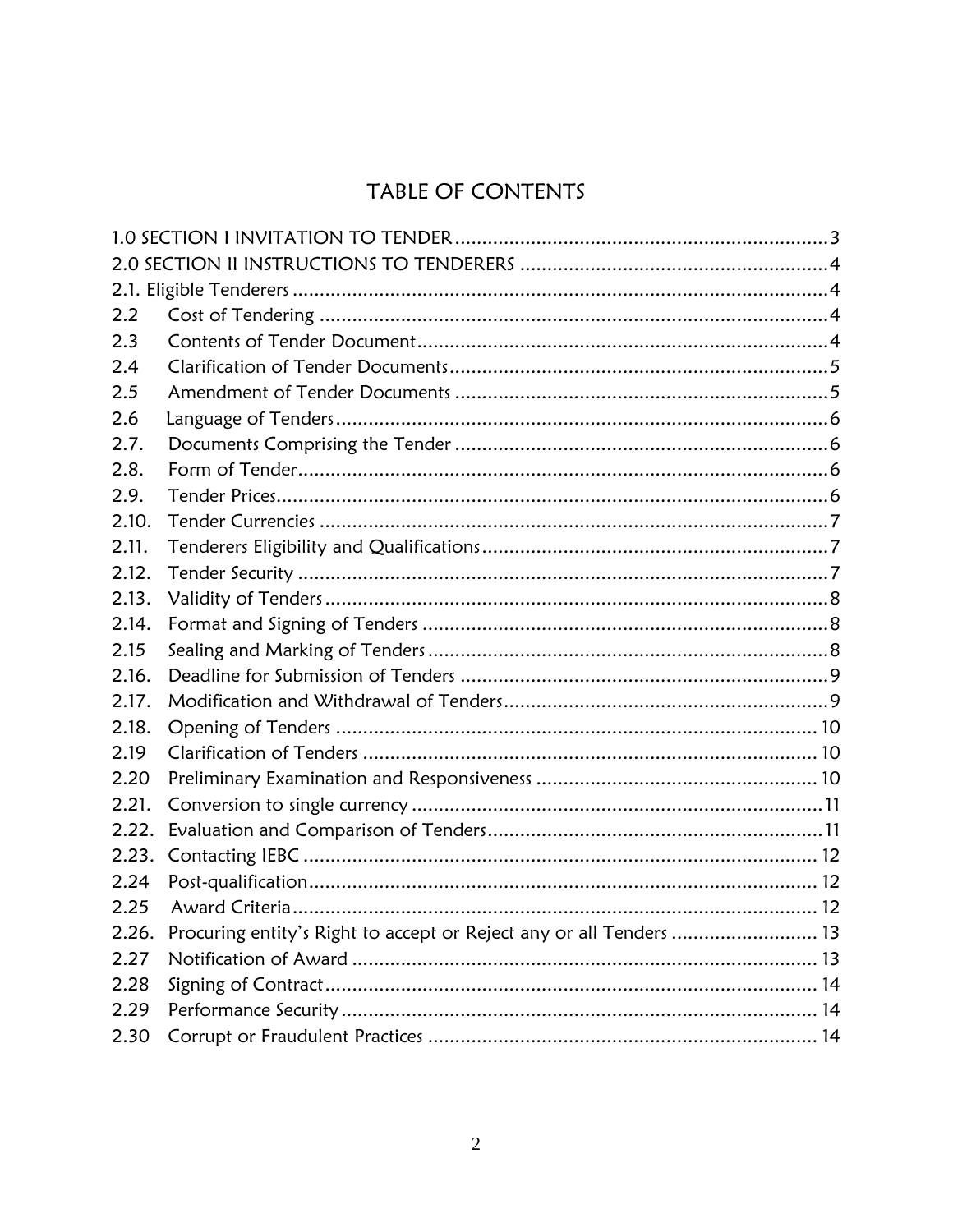#### DATE: 12THAPRIL, 2019 TENDER REF NO. IEBC/REST/ 05/2018-2019

#### TENDER NAME: SUPPLY AND DELIVERY OF BVR SYSTEM HARD DISKS.

- 1.1 The Independent Electoral and Boundaries Commission (IEBC) invites bids from eligible authorized bidders for the Supply and Delivery of BVR System Hard Disks.
- 1.2 Interested eligible tenderers may obtain further information from and inspect the tender documents at IEBC Anniversary Towers, fifth floor, room 503, during normal working hours, Monday to Friday, 8.00a.m. - 1p.m. and 2.00p.m. - 4.30p.m.
- 1.3 A complete set of tender document will be issued free of charge
- 1.4 Prices quoted should be net inclusive of all taxes and delivery costs, in Kenya Shillings and shall remain valid for 120 days from the closing date of the tender
- 1.5 Completed tender documents should be enclosed in plain sealed envelopes, marked with tender reference number and Tender description shall be addressed to:

The Chief Executive Officer/Commission Secretary Independent Electoral and Boundaries Commission (IEBC), Anniversary Towers, University Way, Fifth Floor P O Box 45371-00100,

### Nairobi

Or be deposited in the Tender Box at the 5<sup>th</sup> Floor reception, Anniversary Towers, so as to be received on or before Wednesday 24<sup>th</sup> April, 2019, at 10.00a.m. East

African The tender will be opened immediately thereafter in the presence of the

tenderer representatives who chose to attend the opening, at the  $15<sup>th</sup>$  floor

boardroom, Anniversary Towers, University Way, Nairobi.

### HUSSEIN MARJAN Ag. COMMISSION SECRETARY/CEO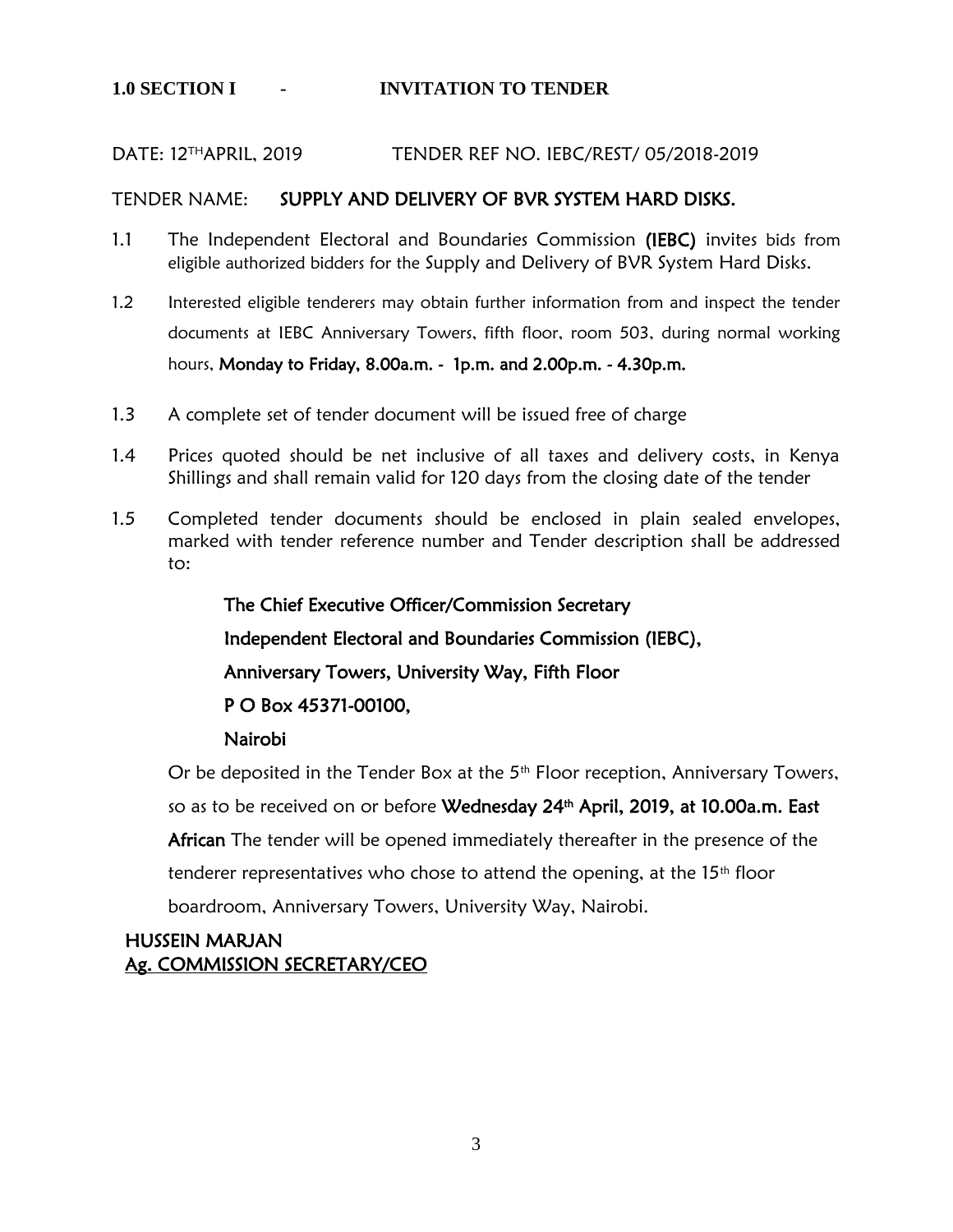### <span id="page-3-0"></span>**2.0 SECTION II - INSTRUCTIONS TO TENDERERS**

### <span id="page-3-1"></span>**2.1. Eligible Tenderers**

- 2.1.1 This Invitation for Tenders is open to all tenderers eligible as described in the Appendix to Instructions to Tenderers. Successful tenderers shall provide the services for the stipulated duration from the date of commencement (hereinafter referred to as the term) specified in the tender documents.
- 2.1.2 IEBC's employees, committee members, board members and their relatives (spouse and children) are not eligible to participate in the tender unless where specially allowed under section 131 of the Act.
- 2.1.3 Tenderers shall provide the qualification information statement that the tenderer (including all members of a joint venture and subservice providers) is not associated, or have been associated in the past, directly or indirectly, with a firm or any of its affiliates which have been engaged by IEBC to provide consulting services for the preparation of the design, specifications, and other documents to be used for the procurement of the services under this Invitation for tenders.
- 2.1.4 Tenderers involved in the corrupt or fraudulent practices or debarred from participating in public procurement shall not be eligible.

#### <span id="page-3-2"></span>**2.2 Cost of Tendering**

- 2.2.1 The Tenderer shall bear all costs associated with the preparation and submission of its tender, and IEBC, will in no case be responsible or liable for those costs. Regardless of the conduct or outcome of the tendering process
- 2.2.2 The price to be charged for the tender document shall not exceed Kshs.5,000/=
- 2.2.3 IEBC shall allow the tenderer to review the tender document free of charge before purchase.

#### <span id="page-3-3"></span>**2.3 Contents of Tender Document**

- 2.3.1 The tender documents comprise the documents listed below and addenda issued in accordance with clause 2.5 of these instructions to tenderers.
	- (i) Instructions to Tenderers
	- (ii) General Conditions of Contract
	- (iii) Special Conditions of Contract
	- (iv) Schedule of Requirements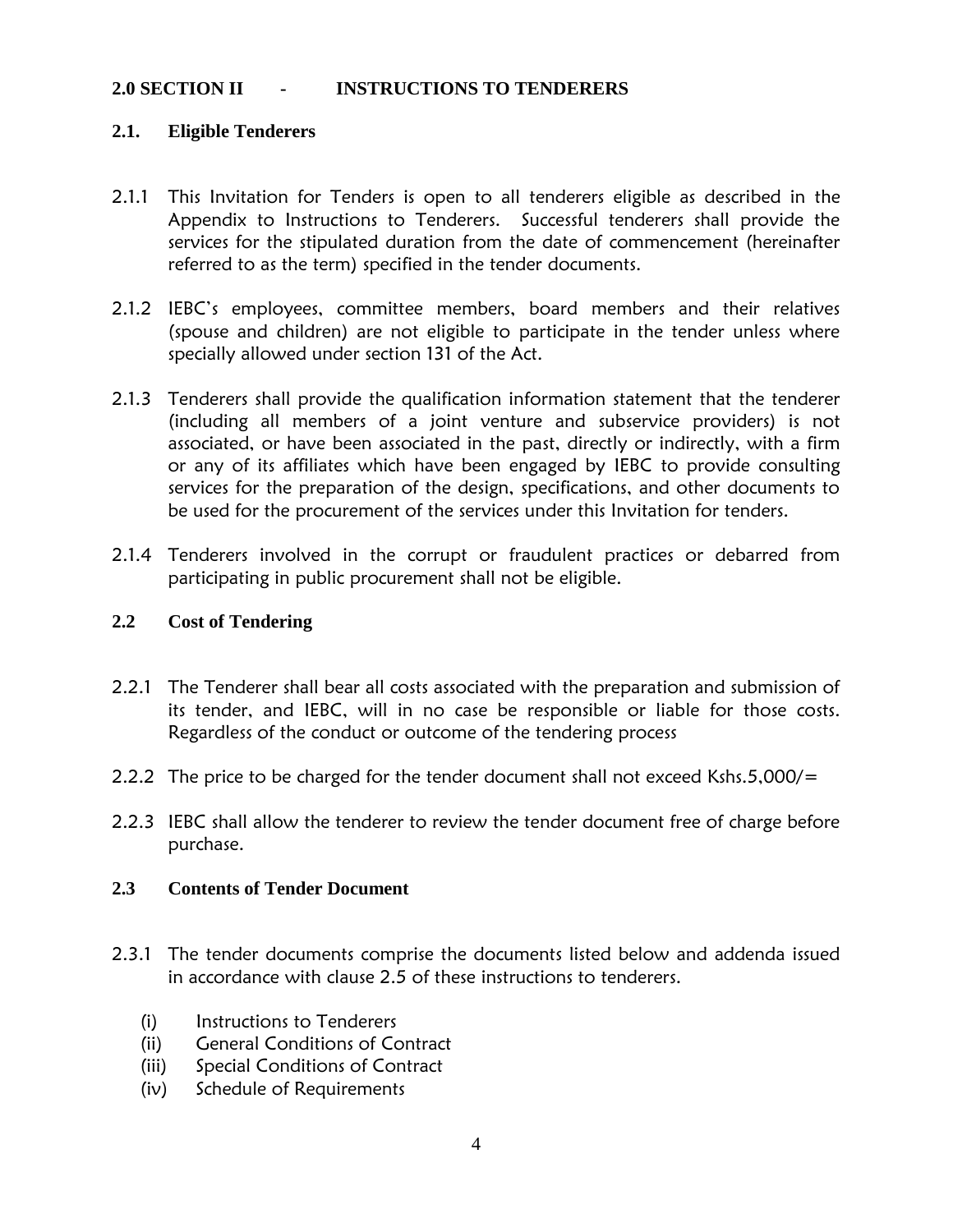- (v) Details of Insurance Cover
- (vi) Form of Tender
- (vii) Price Schedules
- (viii) Contract Form
- (ix) Confidential Business Questionnaire Form
- (x) Tender security Form
- (xi) Performance security Form
- (xii) Insurance Company's Authorization Form
- (xiii) Declaration Form
- (xiv) Request for Review Form
- 2.3.2 The Tenderer is expected to examine all instructions, forms, terms and specification in the tender documents. Failure to furnish all information required by the tender documents or to submit a tender not substantially responsive to the tender documents in every respect will be at the tenderers risk and may result in the rejection of its tender.

### <span id="page-4-0"></span>**2.4 Clarification of Tender Documents**

- 2.4.1 A Candidate making inquiries of the tender documents may notify IEBC by post or by email at IEBC's address indicated in the Invitation for tenders. IEBC will respond in writing to any request for clarification of the tender documents, which it receives not later than seven (7) days prior to the deadline for the submission of the tenders, prescribed by IEBC. Written copies of the Procuring entities response (including an explanation of the query but without identifying the source of inquiry) will be sent to all candidates who have received the tender documents.
- 2.4.2 IEBC shall reply to any clarifications sought by the tenderer within 3 days of receiving the request to enable the tenderer to make timely submission of its tender.
- 2.4.3 Preference where allowed in the evaluation of tenders shall not exceed 15%

### <span id="page-4-1"></span>**2.5 Amendment of Tender Documents**

- 2.5.1 At any time prior to the deadline for submission of tenders, IEBC, for any reason, whether at its own initiative or in response to a clarification requested by a prospective tenderer, may modify the tender documents by issuing an addendum.
- 2.5.2 All prospective tenderers who have obtained the tender documents will be notified of the amendment by post, fax or email and such amendment will be binding on them.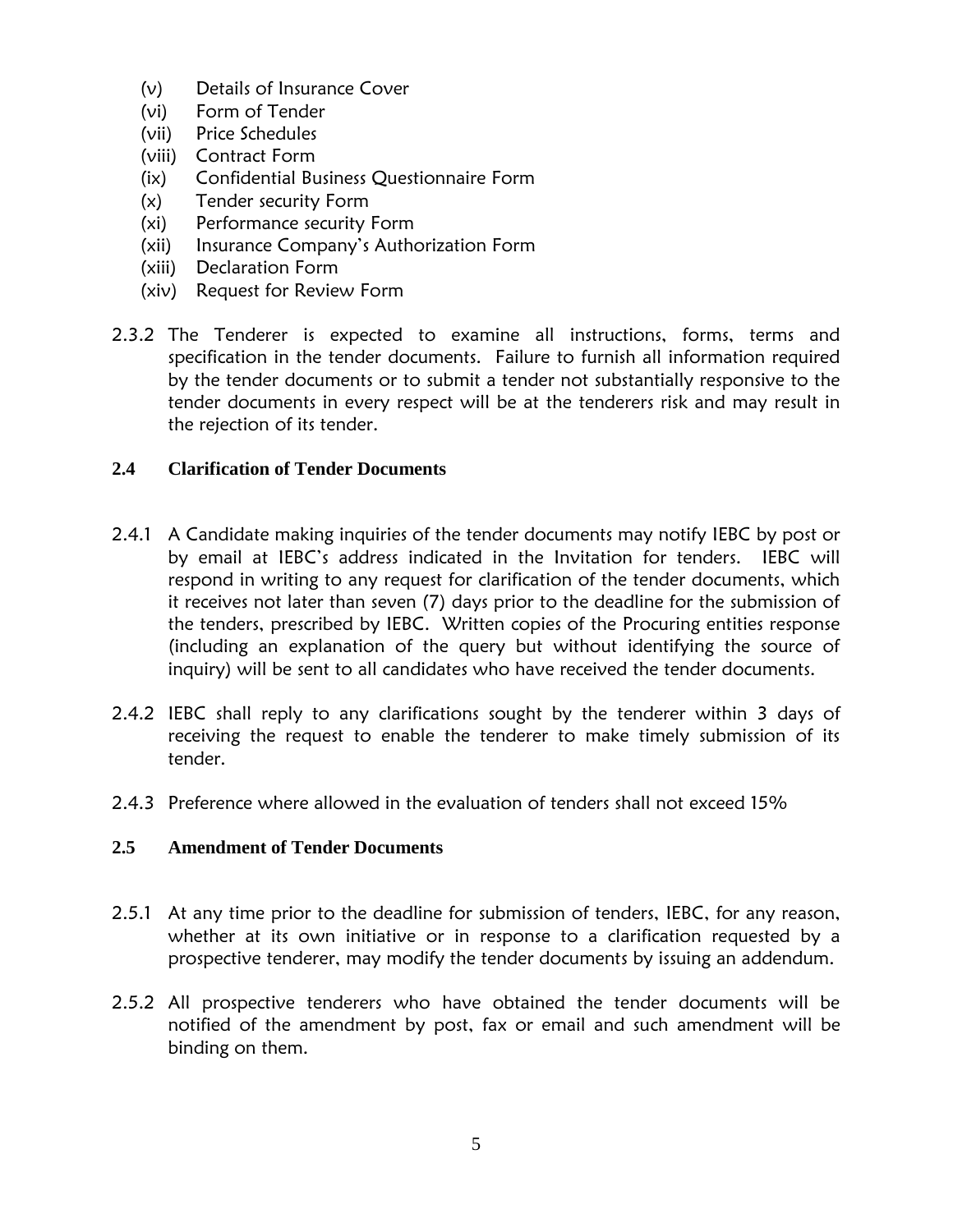2.5.3 In order to allow prospective tenderers reasonable time in which to take the amendment into account in preparing their tenders, IEBC, at its discretion, may extend the deadline for the submission of tenders.

### <span id="page-5-0"></span>**2.6 Language of Tenders**

2.6.1 The tender prepared by the tenderer, as well as all correspondence and documents relating to the tender exchanged by the tenderer and IEBC, shall be written in English language. Any printed literature furnished by the tenderer may be written in another language provided they are accompanied by an accurate English translation of the relevant passages in which case, for purposes of interpretation of the tender, the English translation shall govern.

### <span id="page-5-1"></span>**2.7. Documents Comprising the Tender**

- 2.7.1 The tender prepared by the tenderer shall comprise the following components:
	- (a) A Tender Form and a Price Schedule completed in accordance with paragraph 2.8, 2.9 and 2.10 below
	- (b) Documentary evidence established in accordance with paragraph 2.1.2 that the tenderer is eligible to tender and is qualified to perform the contract if its tender is accepted;
	- (c) Tender security furnished in accordance with paragraph 2.12 (if applicable)
	- (d) Declaration Form.

### <span id="page-5-2"></span>**2.8. Form of Tender**

2.8.1 The tenderer shall complete the Tender Form and the Price Schedule furnished in the tender documents, indicating the services to be provided.

### <span id="page-5-3"></span>**2.9. Tender Prices**

- 2.9.1 The tenderer shall indicate on the form of tender and the appropriate Price Schedule the unit prices and total tender price of the services it proposes to provide under the contract.
- 2.9.2 Prices indicated on the Price Schedule shall be the cost of the services quoted including all customs duties and VAT and other taxes payable.
- 2.9.3 Prices quoted by the tenderer shall remain fixed during the Term of the contract unless otherwise agreed by the parties. A tender submitted with an adjustable price quotation will be treated as non-responsive and will be rejected, pursuant to paragraph 2.20.5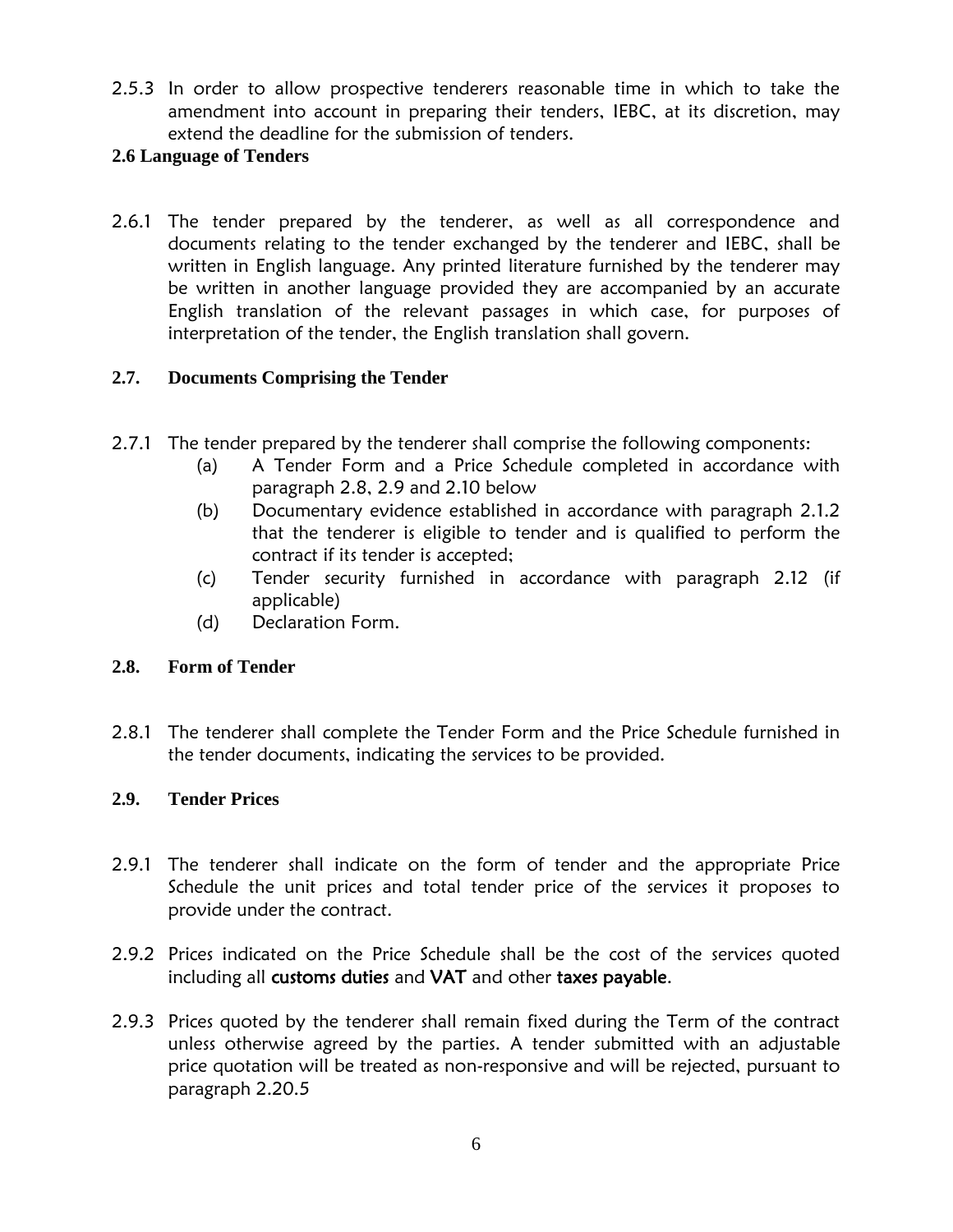### <span id="page-6-0"></span>**2.10. Tender Currencies**

2.10.1 Prices shall be quoted in Kenya Shillings

### <span id="page-6-1"></span>**2.11. Tenderers Eligibility and Qualifications**

- 2.11.1 Pursuant to paragraph 2.1 the tenderer shall furnish, as part of its tender, documents establishing the tenderers eligibility to tender and its qualifications to perform the contract if it's tender is accepted.
- 2.11.2 The documentary evidence of the tenderer's qualifications to perform the contract if its tender is accepted shall establish to IEBC's satisfaction that the tenderer has the financial and technical capability necessary to perform the contract.

### <span id="page-6-2"></span>**2.12. Tender Security**

- 2.12.1 The tenderer shall furnish, as part of its tender, a tender security for the amount and form specified in the Appendix to Instructions to Tenderers.
- 2.12.2 The tender security shall not exceed 2 per cent of the tender price.
- 2.12.3 The tender security is required to protect IEBC against the risk of Tenderer's conduct which would warrant the security's forfeiture, pursuant to paragraph 2.12.7
- 2.12.4 The tender security shall be denominated in Kenya Shillings or in another freely convertible currency, and shall be in the form
	- a) Cash.
	- b) A bank guarantee.
	- c) Such insurance guarantee approved by the Commission.
	- d) Letter of credit.
- 2.12.4.1 Any tender not secured in accordance with paragraph 2.12.1. and 2.12.3 shall be rejected by IEBC as non-responsive, pursuant to paragraph 2.20.5
- 2.12.4.2 Unsuccessful Tenderer's tender security will be discharged or returned as promptly as possible but not later than thirty (30) days after the expiration of the period of tender validity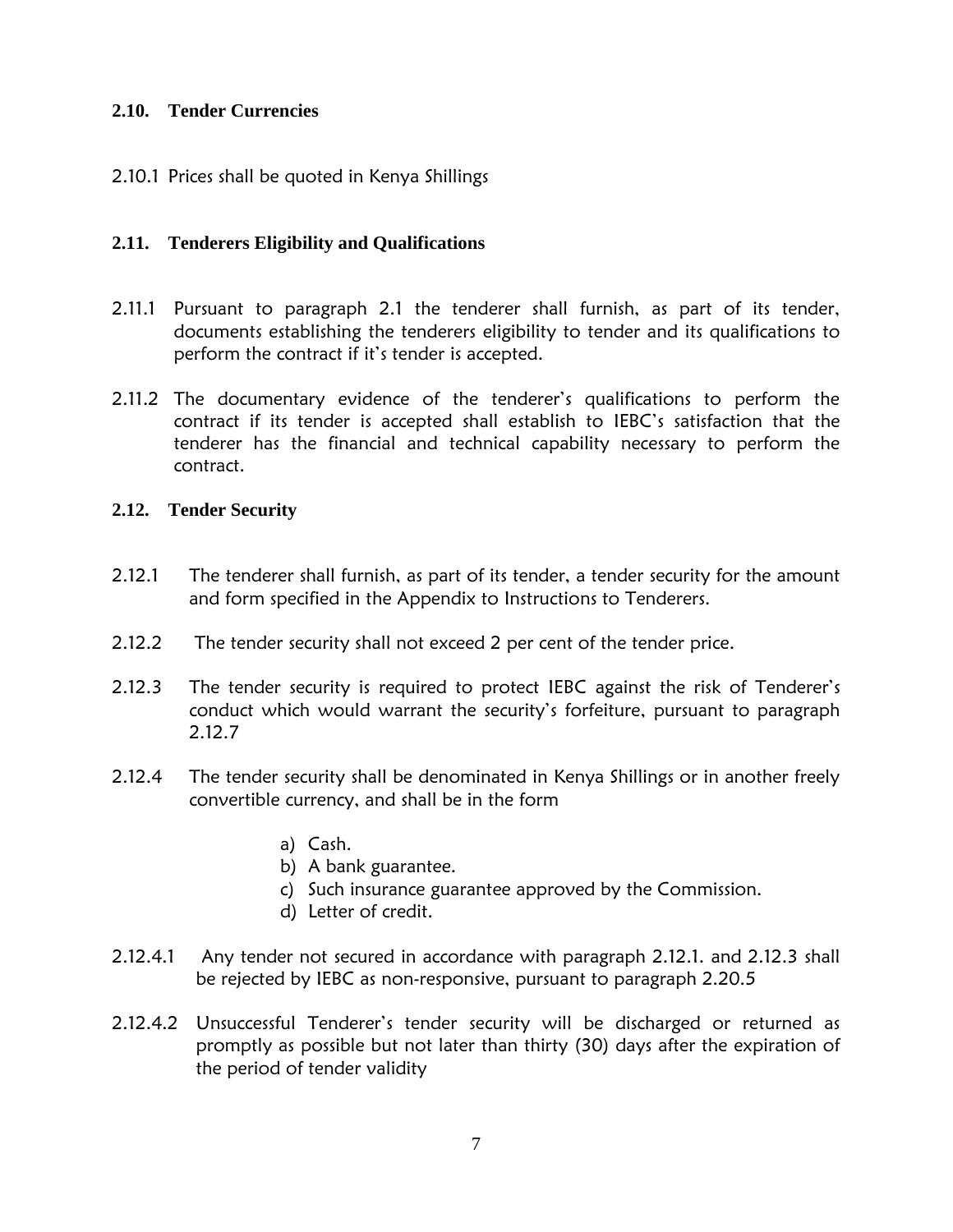- 2.12.4.3 The successful Tenderer's tender security will be discharged upon the tenderer signing the contract, pursuant to paragraph 2.29, and furnishing the performance security, pursuant to paragraph 2.30
- 2.12.5 The tender security may be forfeited:
	- (a) If a tenderer withdraws its tender during the period of tender validity.
	- (b) in the case of a successful tenderer, if the tenderer fails:
		- (i) to sign the contract in accordance with paragraph 2.29 or
		- (ii) to furnish performance security in accordance with paragraph 2.30.
	- (c) If the tenderer reject correction of an arithmetic error in the tender.

### <span id="page-7-0"></span>**2.13. Validity of Tenders**

- 2.13.1.1 Tenders shall remain valid for 150 days after date of tender opening pursuant to paragraph 2.18. A tender valid for a shorter period shall be rejected by IEBC as non-responsive.
- 2.13.1.2 In exceptional circumstances, IEBC may solicit the Tenderer's consent to an extension of the period of validity. The request and the responses thereto shall be made in writing. The tender security provided under paragraph 2.12 shall also be suitably extended. A tenderer granting the request will not be required nor permitted to modify its tender.

### <span id="page-7-1"></span>**2.14. Format and Signing of Tenders**

- 2.14.1 The tenderer shall prepare one (1) original and one (1) copy of the tender, clearly marking each "ORIGINAL TENDER" and "COPY OF TENDER," as appropriate. In the event of any discrepancy between them, the original shall govern.
- 2.14.2 The original and all copies of the tender shall be typed or written in indelible ink and shall be signed by the tenderer or a person or persons duly authorized to bind the tenderer to the contract. All pages of the tender, except for unamended printed literature, shall be initialed by the person or persons signing the tender.
- 2.14.3 The tender shall have no interlineations, erasures, or overwriting except as necessary to correct errors made by the tenderer, in which case such corrections shall be initialed by the person or persons signing the tender.

### <span id="page-7-2"></span>**2.15 Sealing and Marking of Tenders**

2.15.1 The tenderer shall submit one original tender duly marking the envelopes as "ORIGINAL TENDER" shall then be sealed in an outer envelope.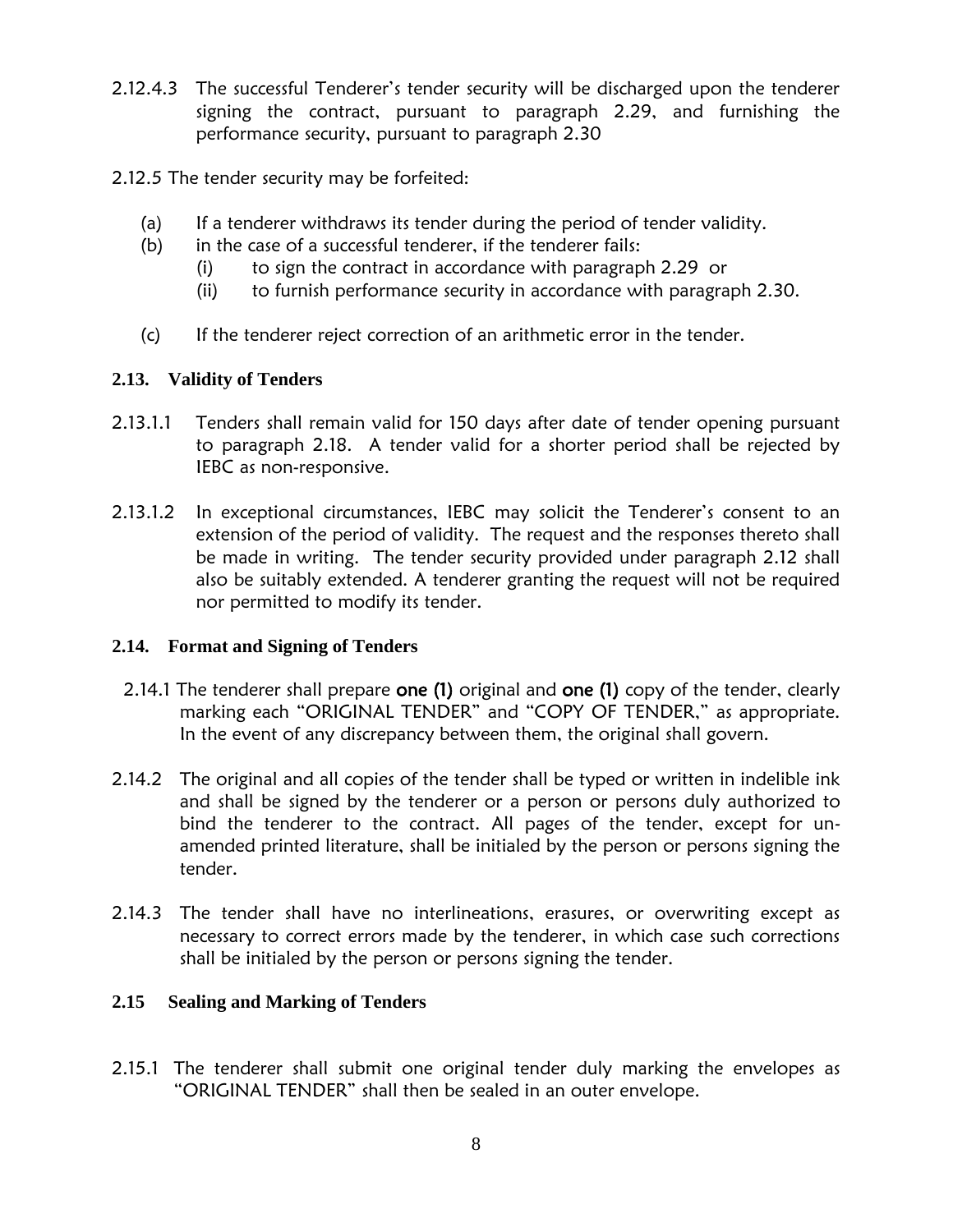- 2.15.2 The inner and outer envelopes shall:
	- (a) Be addressed to IEBC at the address given in the Invitation to Tender. Bear tender number and name in the invitation to tender and the words,
- 2.15.3 The inner envelopes shall also indicate the name and address of the tenderer to enable the tender to be returned unopened in case it is declared "late".
- 2.15.4 If the outer envelope is not sealed and marked as required by paragraph 2.15.2, IEBC will assume no responsibility for the tender's misplacement or premature opening.

#### <span id="page-8-0"></span>**2.16. Deadline for Submission of Tenders**

Tenders must be received by IEBC at the address specified under paragraph 2.15.2 not later than Wednesday 24<sup>th</sup> April, 2019, at 10.00a.m. East African

- 2.16.1 IEBC may, at its discretion, extend this deadline for the submission of tenders by amending the tender documents in accordance with paragraph 2.5.3 in which case all rights and obligations of IEBC and candidates previously subject to the deadline will thereafter be subject to the deadline as extended.
- 2.16.2 Bulky tenders which will not fit the tender box shall be received by IEBC as provided for in the appendix.

### <span id="page-8-1"></span>**2.17. Modification and Withdrawal of Tenders**

- 2.17.1 The tenderer may modify or withdraw its tender after the tender's submission, provided that written notice of the modification, including substitution or withdrawal of the tenders, is received by IEBC prior to the deadline prescribed for submission of tenders.
- 2.17.2 The tenderer's modification or withdrawal notice shall be prepared, sealed, marked and dispatched in accordance with the provisions of paragraph 2.15. a withdrawal notice may also be sent by fax or email but followed by a signed confirmation copy, postmarked not later than the deadline for submission of tenders.
- 2.17.3 No tender may be modified after the deadline for submission of tenders.
- 2.17.4 No tender may be withdrawn in the interval between the deadline for submission of tenders and the expiration of the period of tender validity. Withdrawal of a tender during this interval may result in the Tenderer's forfeiture of its tender security, pursuant to paragraph 2.12.7.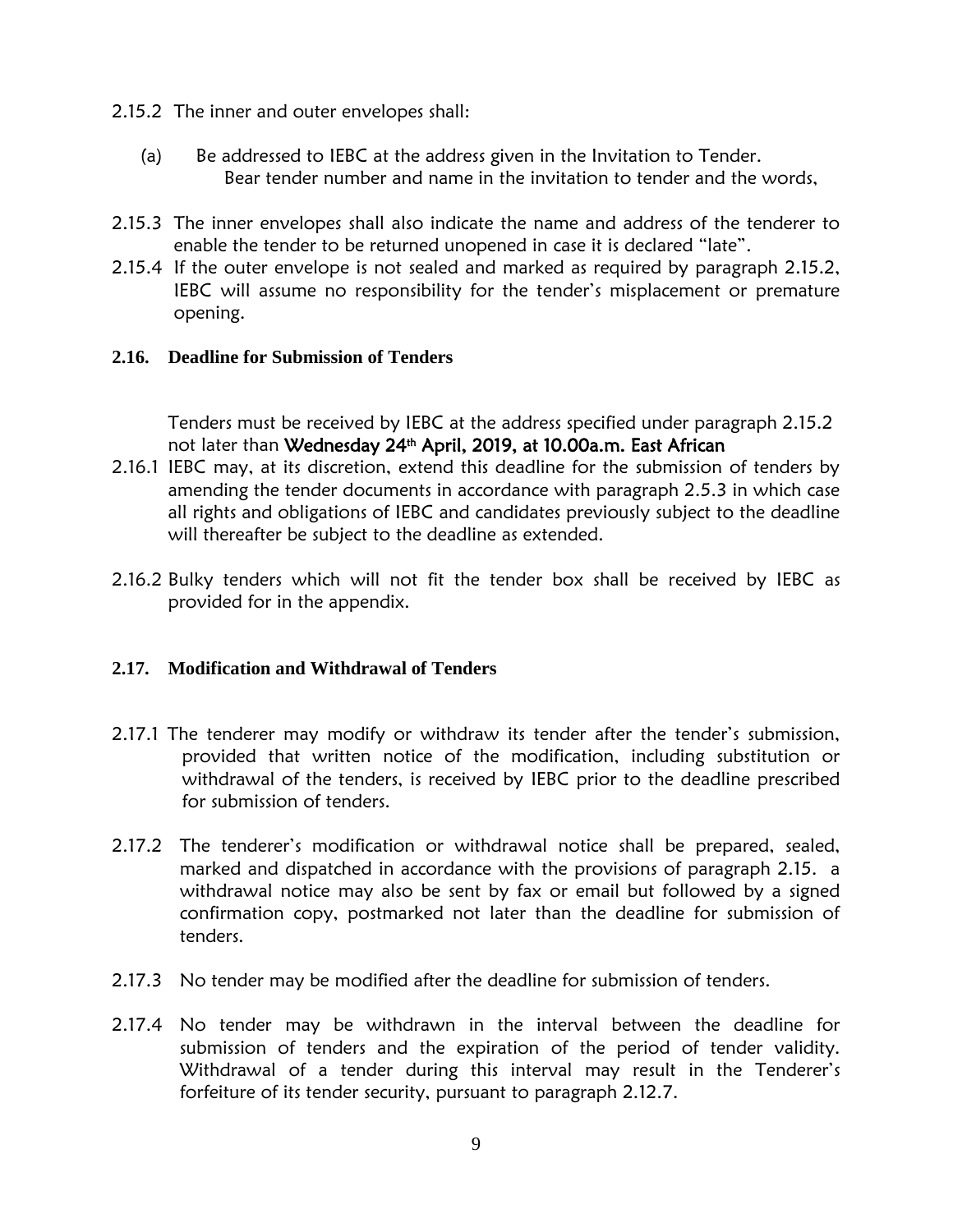### <span id="page-9-0"></span>**2.18. Opening of Tenders**

IEBC will open all tenders in the presence of tenderers' representatives who choose to attend, on Wednesday 24<sup>th</sup> April, 2019, at 10.00a.m. East African and in the location specified in the invitation for tenders. The tenderers' representatives who are present shall sign a register evidencing their attendance

- 2.18.1 The tenderers' names, tender modifications or withdrawals, tender prices, discounts, and the presence or absence of requisite tender security and such other details as IEBC, at its discretion, may consider appropriate, will be announced at the opening.
- 2.18.2 IEBC will prepare minutes of the tender opening, which will be submitted to tenderers that signed the tender opening register and will have made the request.

### <span id="page-9-1"></span>**2.19 Clarification of Tenders**

- 2.19.1 To assist in the examination, evaluation and comparison of tenders IEBC may, at its discretion, ask the tenderer for a clarification of its tender. The request for clarification and the response shall be in writing, and no change in the prices or substance of the tender shall be sought, offered, or permitted.
- 2.19.2 Any effort by the tenderer to influence IEBC in IEBC's tender evaluation, tender comparison or contract award decisions may result in the rejection of the tenderers' tender.

#### <span id="page-9-2"></span>**2.20 Preliminary Examination and Responsiveness**

- 2.20.1 IEBC will examine the tenders to determine whether they are complete, whether any computational errors have been made, whether required sureties have been furnished, whether the documents have been properly signed, and whether the tenders are generally in order.
- 2.20.2 Arithmetical errors will be rectified on the following basis. If there is a discrepancy between the unit price and the total price that is obtained by multiplying the unit price and quantity, the unit price shall prevail, and the total price shall be corrected. If the candidate does not accept the correction of the errors, its tender will be rejected, and its tender security forfeited. If there is a discrepancy between words and figures, the amount in words will prevail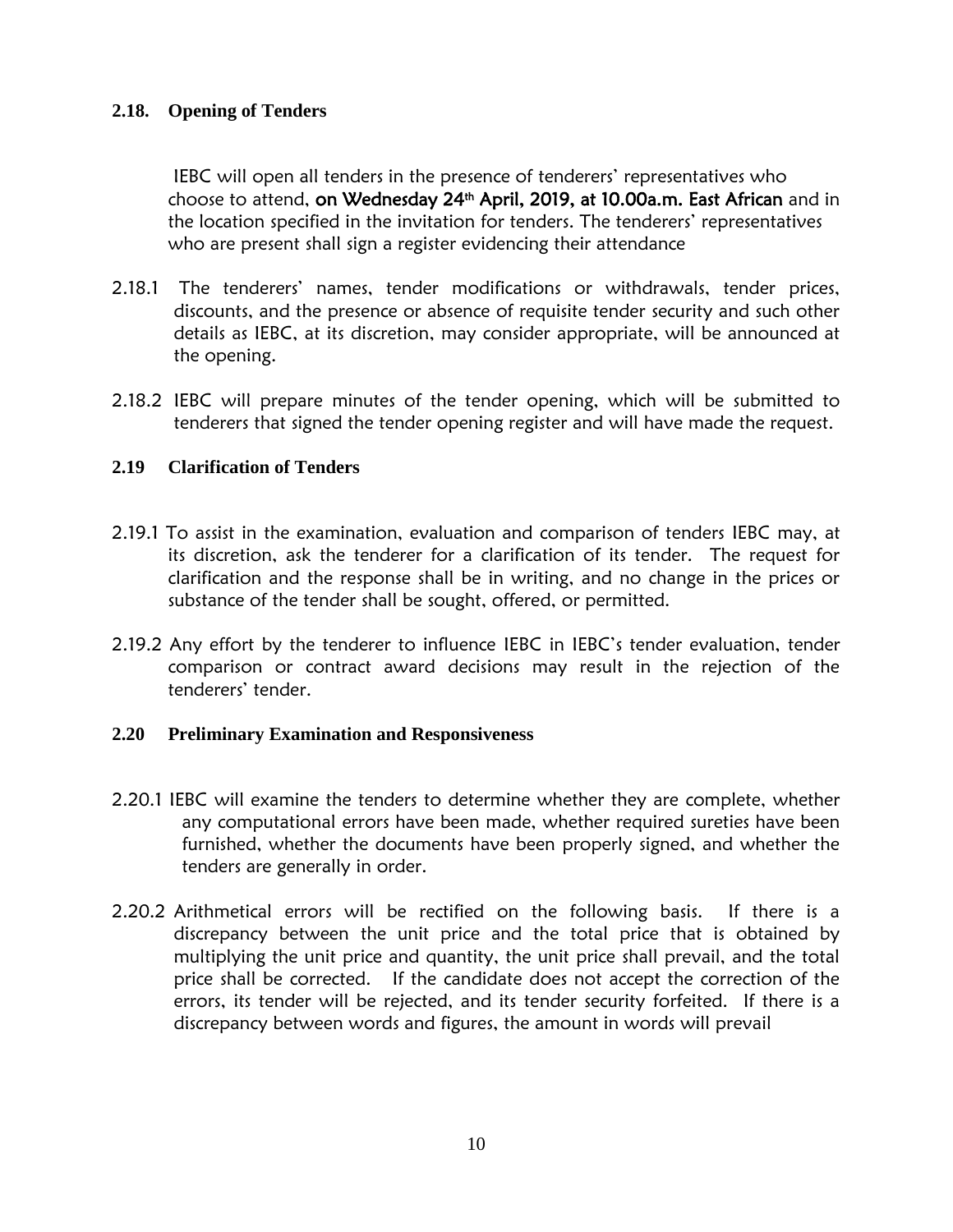- 2.20.3 IEBC may waive any minor informality or non-conformity or irregularity in a tender which does not constitute a material deviation provided such waiver does not prejudice or affect the relative ranking of any tenderer.
- 2.20.4 Prior to the detailed evaluation, pursuant to paragraph 2.20, IEBC will determine the substantial responsiveness of each tender to the tender documents. For purposes of these paragraphs, a substantially responsive tender is one which conforms to all the terms and conditions of the tender documents without material deviations IEBC's determination of a tender's responsiveness is to be based on the contents of the tender itself without recourse to extrinsic evidence.
- 2.20.5 If a tender is not substantially responsive, it will be rejected by IEBC and may not subsequently be made responsive by the tenderer by correction of the nonconformity.

### <span id="page-10-0"></span>**2.21. Conversion to single currency**

2.21.1 Where other currencies are used, IEBC will convert those currencies to Kenya Shillings using the selling exchange rate on the date of tender closing provided by the Central Bank of Kenya.

### <span id="page-10-1"></span>**2.22. Evaluation and Comparison of Tenders**

- 2.22.1 IEBC will evaluate and compare the tenders which have been determined to be substantially responsive, pursuant to paragraph 2.20
- 2.22.2 IEBC's evaluation of a tender will take into account, in addition to the tender price, the following factors, in the manner and to the extent indicated in paragraph 2.22.3.
	- (a) Operational plan proposed in the tender;
	- (b) Deviations in payment schedule from that specified in the Special Conditions of Contract
- 2.22.3 Pursuant to paragraph 2.22.2. the following evaluation methods will be applied. (a) Operational Plan
	- (i) IEBC requires that the services under the Invitation for Tenders shall be performed at the time specified in the Schedule of Requirements. Tenderers offering to perform longer than IEBC have required delivery time will be treated as non-responsive and rejected.
	- (b) Deviation in payment schedule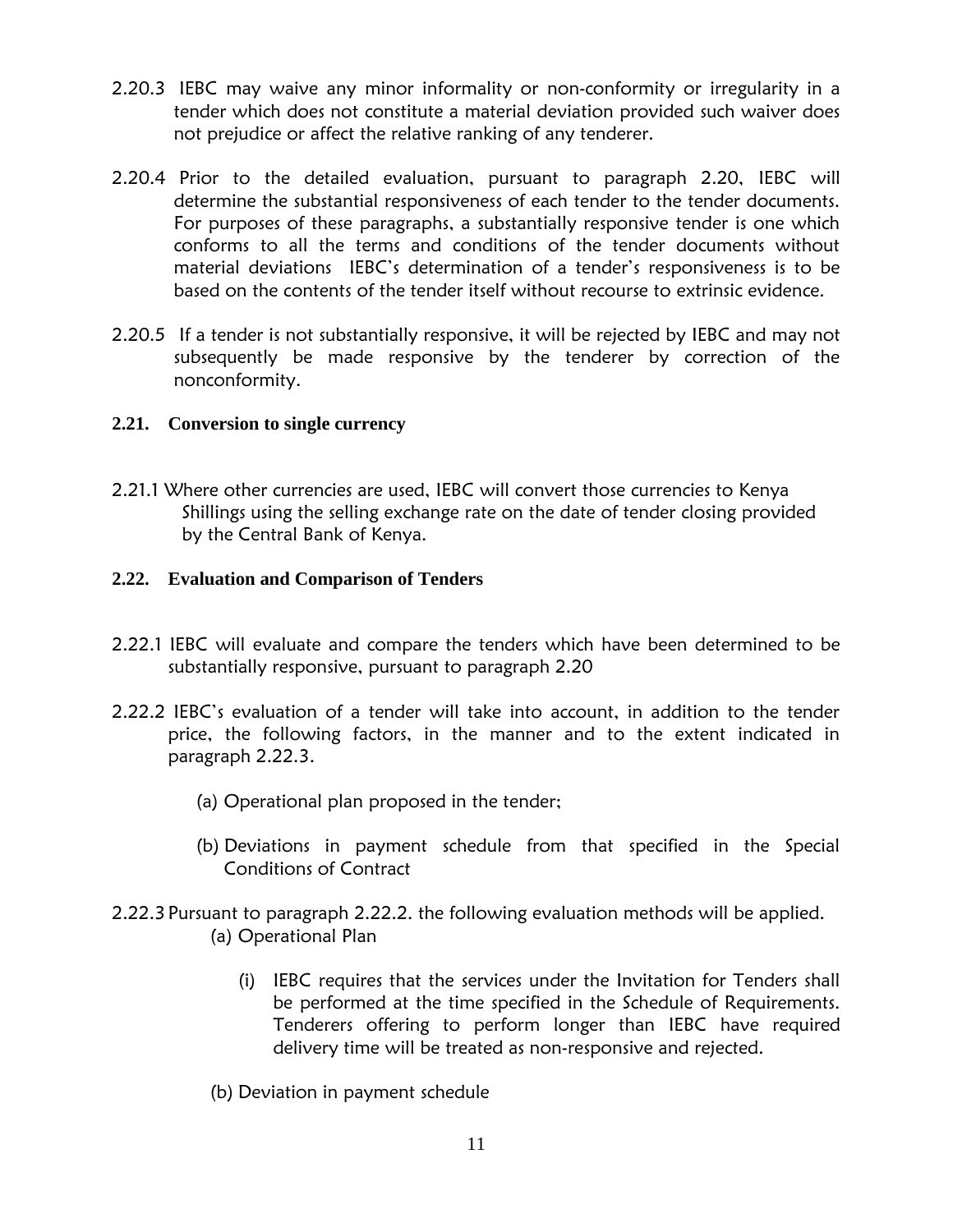- (i) Tenderers shall state their tender price for the payment on schedule outlined in the special conditions of contract. Tenders will be evaluated on the basis of this base price. Tenderers are, however, permitted to state an alternative payment schedule and indicate the reduction in tender price they wish to offer for such alternative payment schedule. IEBC may consider the alternative payment schedule offered by the selected tenderer.
- 2.22.4The tender evaluation committee shall evaluate the tender within 30 days from the date of opening the tender.

### <span id="page-11-0"></span>**2.23. Contacting IEBC**

- 2.23.1 Subject to paragraph 2.19 no tenderer shall contact IEBC on any matter relating to its tender, from the time of the tender opening to the time the contract is awarded.
- 2.23.2 Any effort by a tenderer to influence IEBC in its decisions on tender evaluation, tender comparison, or contract award may result in the rejection of the Tenderers' tender.

#### <span id="page-11-1"></span>**2.24 Post-qualification**

- 2.24.1 The Procuring entity will verify and determine to its satisfaction whether the tenderer that is selected as having submitted the lowest evaluated responsive tender is qualified to perform the contract satisfactorily.
- 2.24.2 The determination will take into account the tenderer financial and technical capabilities. It will be based upon an examination of the documentary evidence of the tenderers qualifications submitted by the tenderer, pursuant to paragraph 2.11.2, as well as such other information as IEBC deems necessary and appropriate.
- 2.24.3 An affirmative determination will be a prerequisite for award of the contract to the tenderer. A negative determination will result in rejection of the Tenderer's tender, in which event IEBC will proceed to the next lowest evaluated tender to make a similar determination of that Tenderer's capabilities to perform satisfactorily.

#### <span id="page-11-2"></span>**2.25 Award Criteria**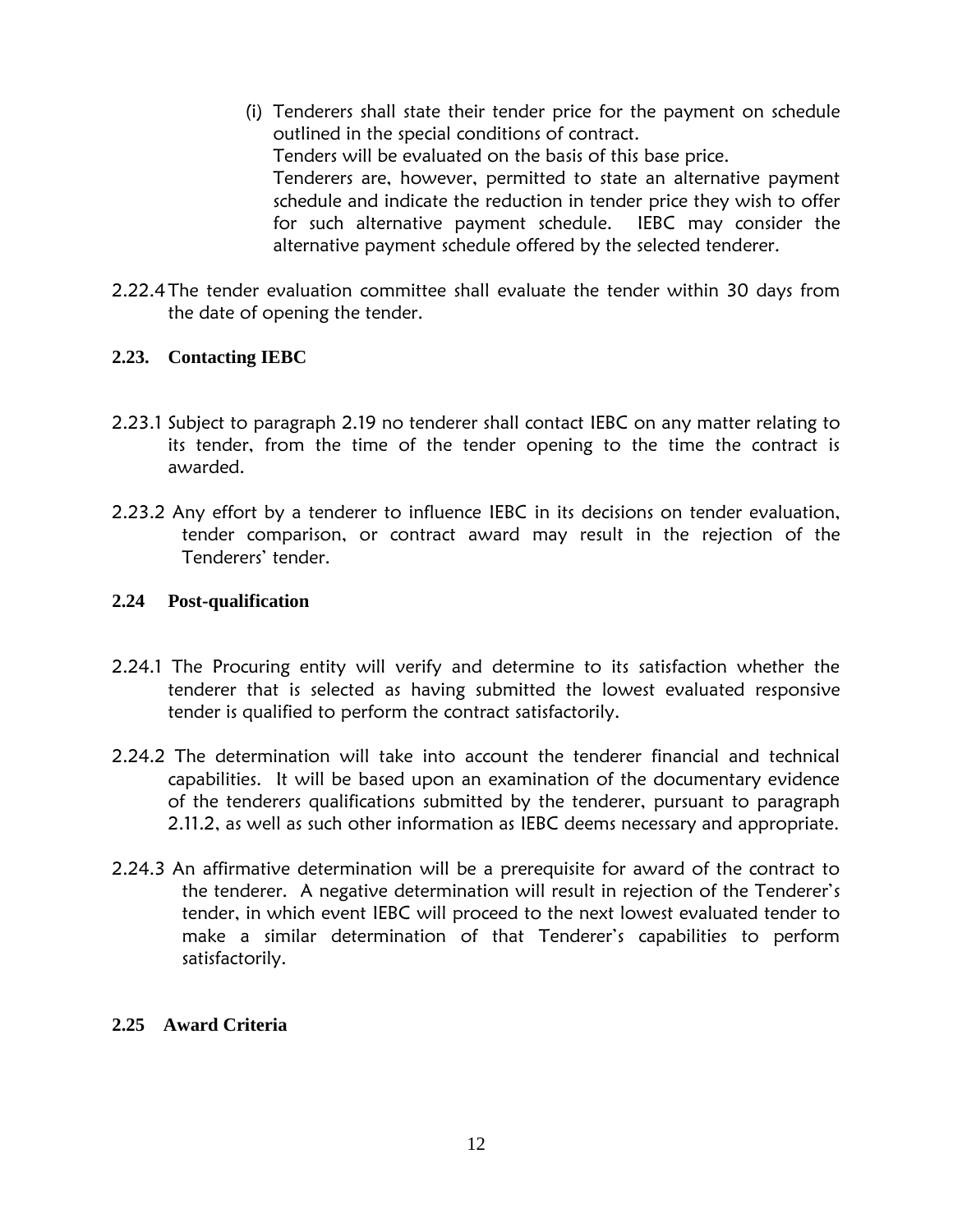- 2.25.1 Subject to paragraph 2.29 IEBC will award the contract to the successful tenderer whose tender has been determined to be substantially responsive and has been determined to be the lowest evaluated tender, provided further that the tenderer is determined to be qualified to perform the contract satisfactorily.
- 2.25.2 To qualify for contract awards, the tenderer shall have the following:-
	- (a) Necessary qualifications, capability experience, services, equipment and facilities to provide what is being procured.
	- (b) Legal capacity to enter into a contract for procurement
	- (c) Shall not be insolvent, in receivership, bankrupt or in the process of being wound up and is not the subject of legal proceedings relating to the foregoing.
	- (d) Shall not be debarred from participating in public procurement.

### <span id="page-12-0"></span>**2.26. Procuring entity's Right to accept or Reject any or all Tenders**

- 2.26.1 IEBC reserves the right to accept or reject any tender, and to annul the tendering process and reject all tenders at any time prior to contract award, without thereby incurring any liability to the affected tenderer or tenderers or any obligation to inform the affected tenderer or tenderers of the grounds for IEBC's action. If IEBC determines that none of the tenders is responsive, IEBC shall notify each tenderer who submitted a tender.
- 2.26.2 IEBC shall give prompt notice of the termination to the tenderers and on request give its reasons for termination within 14 days of receiving the request from any tenderer.
- 2.26.3A tenderer who gives false information in the tender document about is qualification or who refuses to enter into a contract after notification of contract award shall be considered for debarment from participating in future public procurement.

### <span id="page-12-1"></span>**2.27 Notification of Award**

- 2.27.1 Prior to the expiration of the period of tender validity, IEBC will notify the successful tenderer in writing that its tender has been accepted.
- 2.27.2 The notification of award will signify the formation of the contract subject to the signing of the contract between the tenderer and IEBC pursuant to clause 2.9. Simultaneously the other tenderers shall be notified that their tenders were not successful.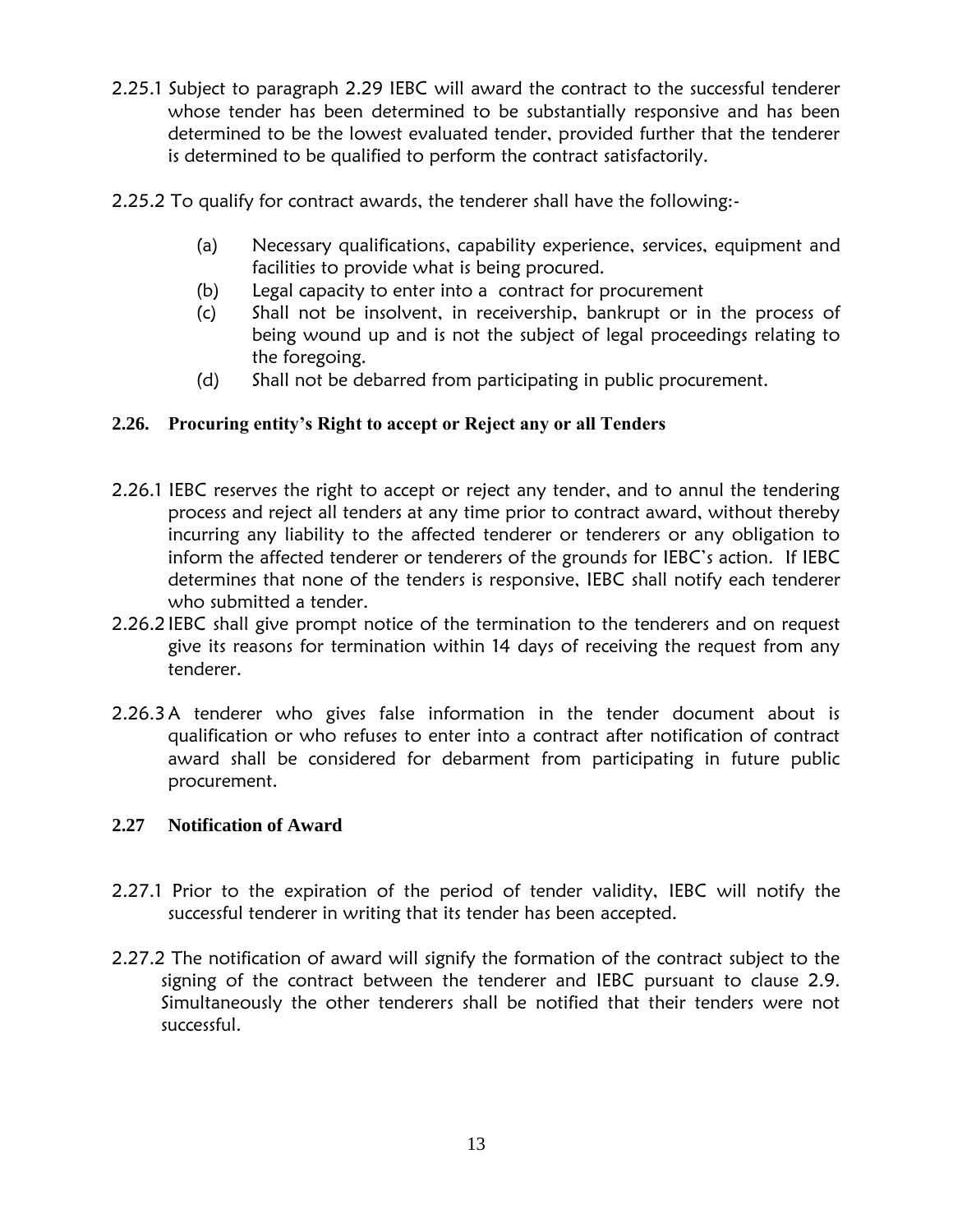2.27.3 Upon the successful Tenderer's furnishing of the performance security pursuant to paragraph 2.29 IEBC will promptly notify each unsuccessful Tenderer and will discharge its tender security, pursuant to paragraph 2.12

### <span id="page-13-0"></span>**2.28 Signing of Contract**

- 2.28.1 At the same time as IEBC notifies the successful tenderer that its tender has been accepted, IEBC will simultaneously inform the other tenderers that their tenders have not been successful.
- 2.28.2Within fourteen (14) days of receipt of the Contract Form, the successful tenderer shall sign and date the contract and return it to IEBC.
- 2.28.3The contract will be definitive upon its signature by the two parties.
- 2.28.4The parties to the contract shall have it signed within 30 days from the date of notification of contract award unless there is an administrative review request.

### <span id="page-13-1"></span>**2.29 Performance Security**

- 2.29.1 The successful tenderer shall furnish the performance security in accordance with the Conditions of Contract, in a form acceptable to IEBC.
- 2.29.2 Failure by the successful tenderer to comply with the requirement of paragraph 2.29 or paragraph 2.30.1 shall constitute sufficient grounds for the annulment of the award and forfeiture of the tender security, in which event IEBC may make the award to the next lowest evaluated tender or call for new tenders.

### <span id="page-13-2"></span>**2.30 Corrupt or Fraudulent Practices**

- 2.30.1 IEBC requires that tenderers observe the highest standard of ethics during the procurement process and execution of contracts. A tenderer shall sign a declaration that he has not and will not be involved in corrupt or fraudulent practices.
- 2.30.2IEBC will reject a proposal for award if it determines that the tenderer recommended for award has engaged in corrupt or fraudulent practices in competing for the contract in question
- 2.30.3 Further a tenderer who is found to have indulged in corrupt or fraudulent practices risks being debarred from participating in public Procurement in Kenya.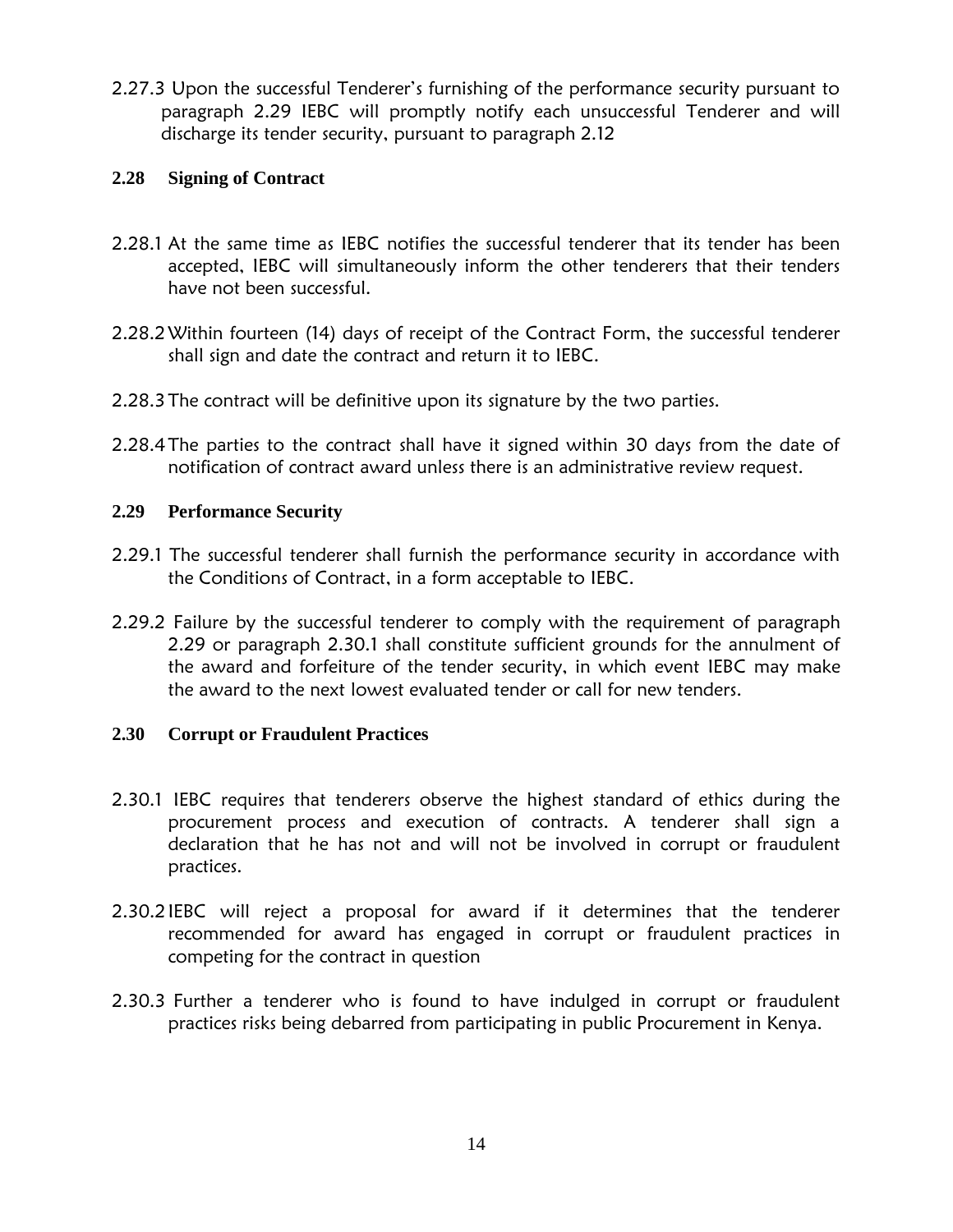### **Appendix to instructions to Tenderers**

The following information for the procurement of insurance services shall complement, supplement, or amend, the provisions on the instructions to tenderers. Wherever there is a conflict between the provisions of the instructions to tenderers and the provisions of the appendix, the provisions of the appendix herein shall prevail over those of the instructions to tenderers.

| Instruction to tender reference | Particulars of Appendix to instructions to tenderers      |  |  |
|---------------------------------|-----------------------------------------------------------|--|--|
| 2.1                             | Invited eligible authorized/or licensed dealers.          |  |  |
| 2.12                            | No tender security required                               |  |  |
| 2.14.1                          | One original and One Copy                                 |  |  |
| 2.15.2                          | Wednesday 24th April, 2019, at 10.00a.m. East             |  |  |
|                                 | African                                                   |  |  |
| 2.16.1                          | As 2.15.2 (b) above                                       |  |  |
| 2.16.3                          | Director, Supply Chain Management,                        |  |  |
|                                 | Independent Electoral and Boundaries Commission           |  |  |
|                                 | University Way, Anniversary Towers,<br>5th                |  |  |
|                                 | Floor,                                                    |  |  |
|                                 | P.O Box 45371 - 00100, Nairobi.                           |  |  |
| 2.18.1                          | Wednesday 24 <sup>th</sup> April, 2019, at 10.00a.m. East |  |  |
|                                 | African                                                   |  |  |
| 2.22.                           | Tender shall be evaluated in three stages;                |  |  |
|                                 | Preliminary, Technical and Financial                      |  |  |
| 2.25.1                          | The tender shall be awarded to the lowest evaluated       |  |  |
|                                 | bidder                                                    |  |  |

### SECTION II PROVISIONS OF APPENDIX TO INSTRUCTIONS TO TENDERERS

| A. Preliminary Evaluation |                                                                                             |                                           |
|---------------------------|---------------------------------------------------------------------------------------------|-------------------------------------------|
| Responsive                | No. Requirements                                                                            | Responsive<br><b>or</b><br>Not Responsive |
| MR <sub>1</sub>           | Must Submit a copy of the Certificate of incorporation/or<br>Registration                   |                                           |
| <b>MR2</b>                | Must Submit a copy of Valid Tax Compliance certificate                                      |                                           |
| MR <sub>3</sub>           | submit a dully filled Confidential Business<br>Must<br>Questionnaire                        |                                           |
| MR <sub>4</sub>           | Proof of the physical location of Business - Must submit<br>Business permit from the County |                                           |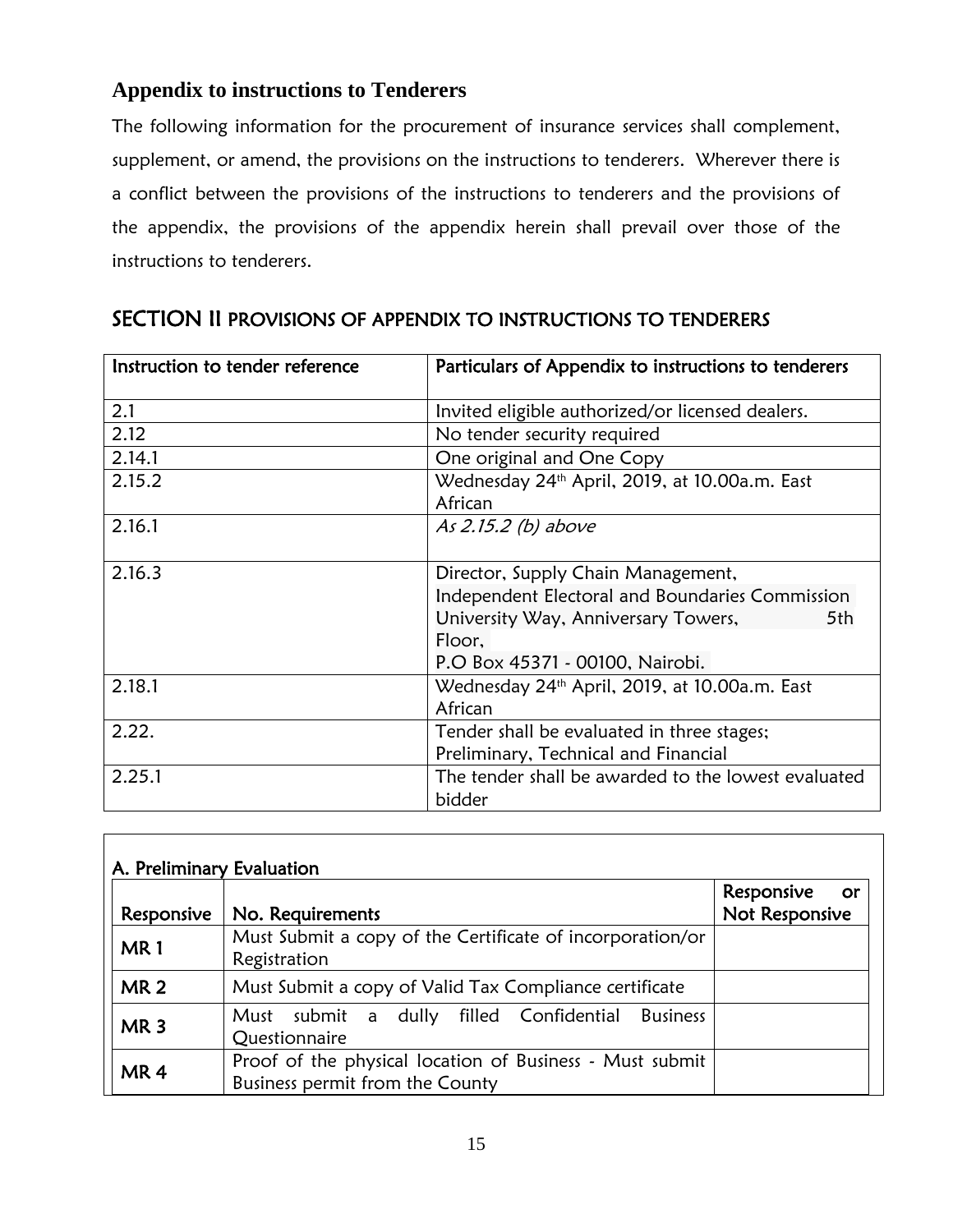| <b>MR5</b>      | Must submit a dully filled form of tender                                 |  |
|-----------------|---------------------------------------------------------------------------|--|
| MR <sub>6</sub> | Must serialize on each page of the tender document and<br>all attachments |  |
| MR <sub>7</sub> | Must Provide Manufacturer's Authorization Letter                          |  |

At this stage, the tenderer's submission will either be responsive or non-responsive. The nonresponsive submission in any of the above mandatory requirements will be eliminated and will not be considered further evaluation.

|                     | <b>B. Technical Evaluation</b>    |                                                                                                                                                                                                             |                       |
|---------------------|-----------------------------------|-------------------------------------------------------------------------------------------------------------------------------------------------------------------------------------------------------------|-----------------------|
|                     | Evaluation<br>Criteria/           | Specifications/Requirements                                                                                                                                                                                 | <b>Maximum Scores</b> |
| R1                  | <b>Technical</b><br>Specification | Full compliance $= 100\%$<br>As per technical specifications<br>indicated in this document<br>(Provide manufacturer's<br>brochures which must be<br>100% corresponding to the<br>specifications as provided | 35                    |
|                     |                                   | Provide a list of major<br>customers/Clients where the<br>Products has been<br>supplied successfully -1 marks<br>for each                                                                                   | 3                     |
| R <sub>3</sub>      | Past<br>Performance               | Provide LPO/or award<br>letter/or for the organization<br>where similar products has<br>been supplied successfully<br>3 marks for each                                                                      | 6                     |
|                     |                                   | Recommendation letters for<br>the organization where the<br>Products has been<br>supplied successfully -3 marks<br>for each                                                                                 | 6                     |
| <b>Total Scores</b> |                                   |                                                                                                                                                                                                             | 50                    |
|                     | considered further evaluation.    | Only bidders who score 40% and above will be subjected to financial evaluation.<br>Those who score below 80% will be eliminated at this stage and will not be                                               |                       |
| C.                  |                                   | <b>Financial Evaluation:</b>                                                                                                                                                                                |                       |
|                     |                                   |                                                                                                                                                                                                             |                       |
| 2.27.5              |                                   | The tender will be awarded to the lowest evaluated Bidder                                                                                                                                                   |                       |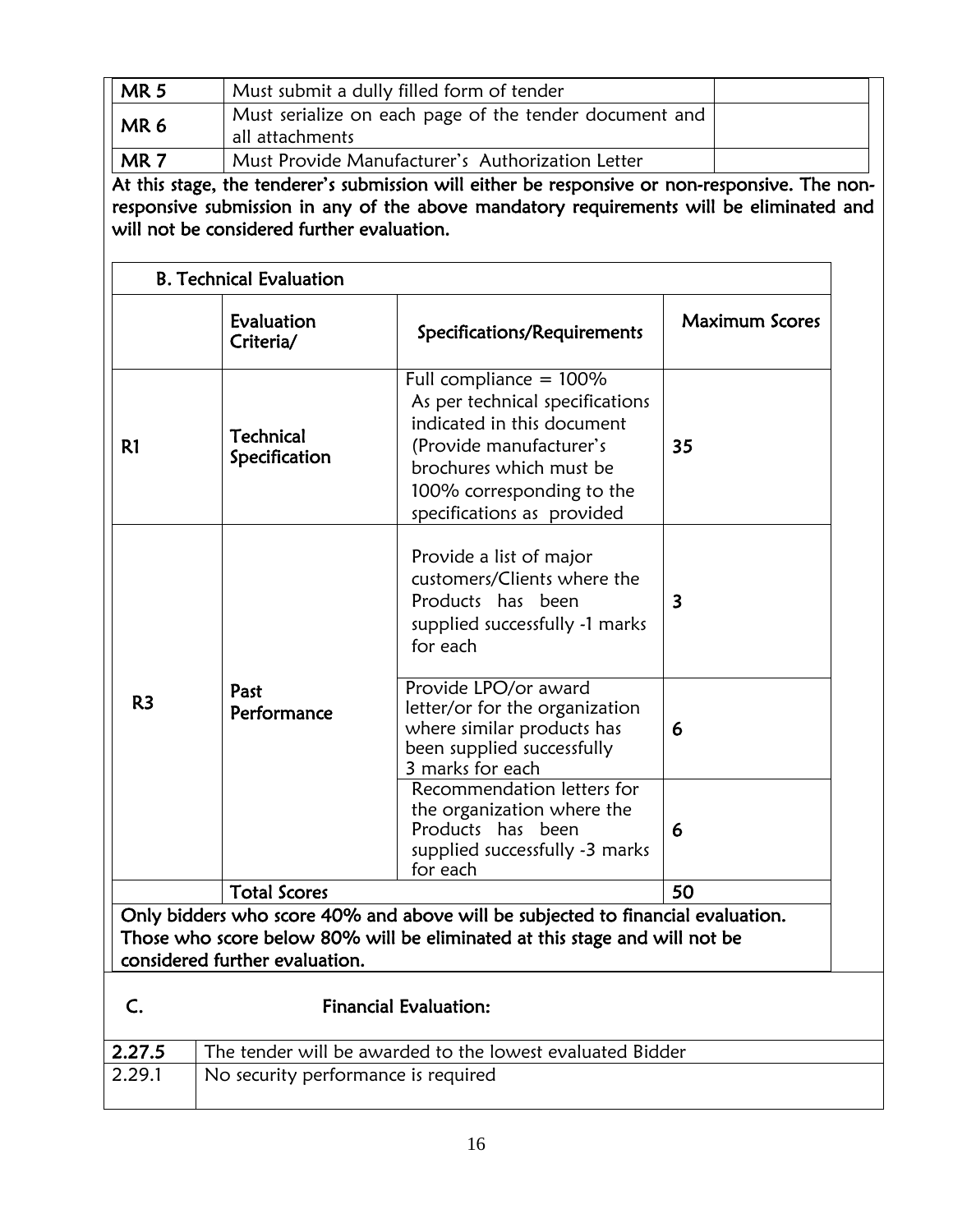### SECTION III - GENERAL CONDITIONS OF CONTRACT

### Table of Clauses

## Page

| 3.1.  |  |
|-------|--|
| 3.2.  |  |
| 3.3.  |  |
| 3.4.  |  |
| 3.5.  |  |
| 3.6   |  |
| 3.7.  |  |
| 3.8.  |  |
| 3.9.  |  |
| 3.10. |  |
| 3.11. |  |
| 3.12. |  |
| 3.13. |  |
| 3.14  |  |
| 3.15. |  |
| 3.16. |  |
| 3.17  |  |
| 3.18  |  |
|       |  |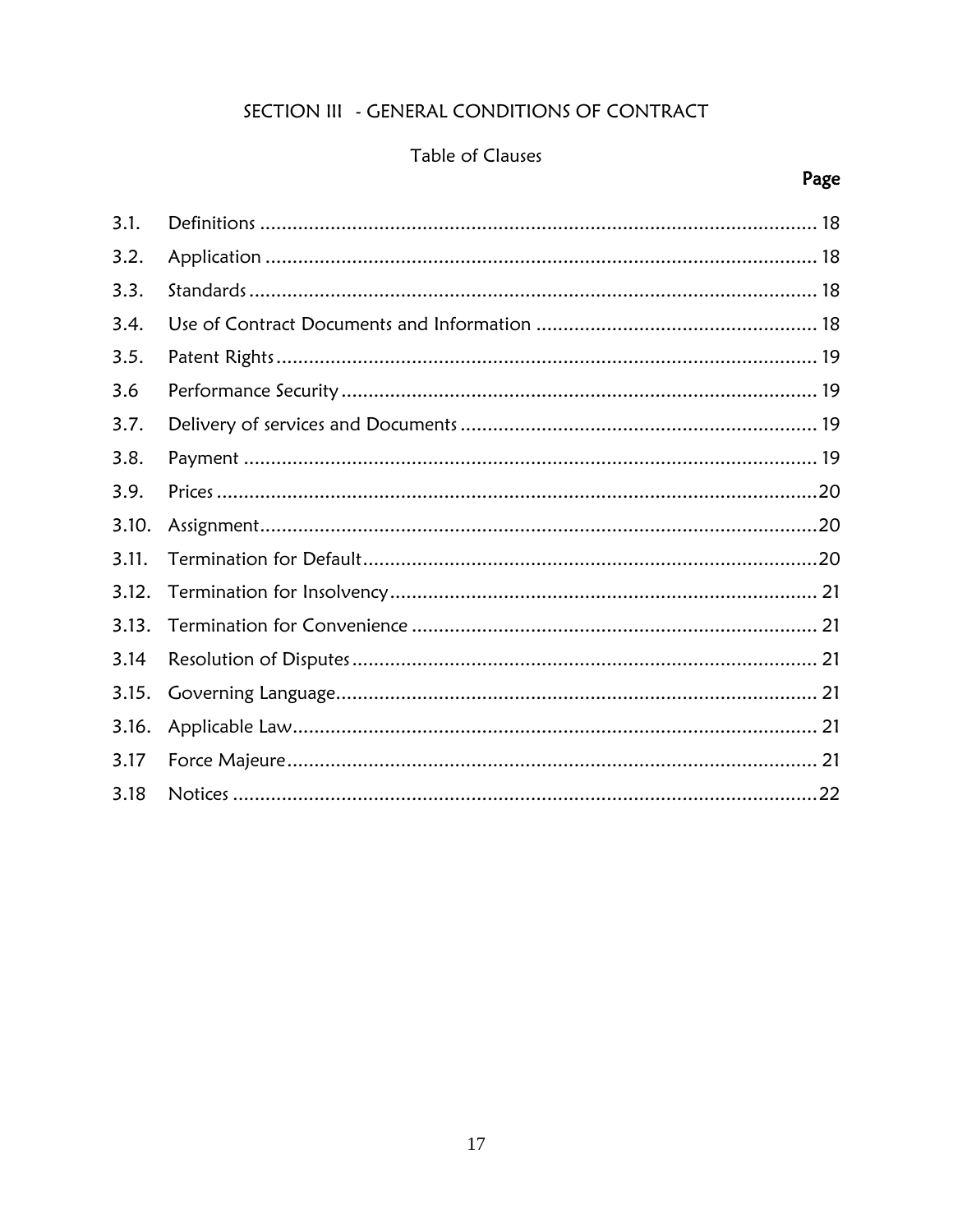### SECTION III GENERAL CONDITIONS OF CONTRACT

### <span id="page-17-0"></span>3.1. Definitions

- 3.1.1 In this Contract, the following terms shall be interpreted as indicated:
	- (a) "The Contract" means the agreement entered into between IEBC and the tenderer, as recorded in the Contract Form signed by the parties, including all attachments and appendices thereto and all documents incorporated by reference therein.
	- (b) "The Contract Price" means the price payable to the tenderer under the Contract for the full and proper performance of its contractual obligations
	- (c) "The Services" means services to be provided by the tenderer including any documents, which the tenderer is required to provide to IEBC under the Contract.
	- (d) "IEBC" means the organization procuring the services under this Contract
	- (e) "The Service provider" means the organization or firm providing the services under this Contract.
	- (f) "GCC" means the General Conditions of Contract contained in this section.
	- (g) "SCC" means the Special Conditions of Contract
	- (h) "Day" means calendar day

### <span id="page-17-1"></span>3.2. Application

3.2.1 These General Conditions shall apply to the extent that they are not superseded by provisions of other part of the contract

### <span id="page-17-2"></span>3.3. Standards

3.3.1 The services provided under this Contract shall conform to the standards mentioned in the schedule of requirements.

### <span id="page-17-3"></span>3.4. Use of Contract Documents and Information

3.4.1 The Service provider shall not, without IEBC's prior written consent, disclose the Contract, or any provision thereof, or any specification, plan, drawing, pattern, sample, or information furnished by or on behalf of IEBC in connection therewith,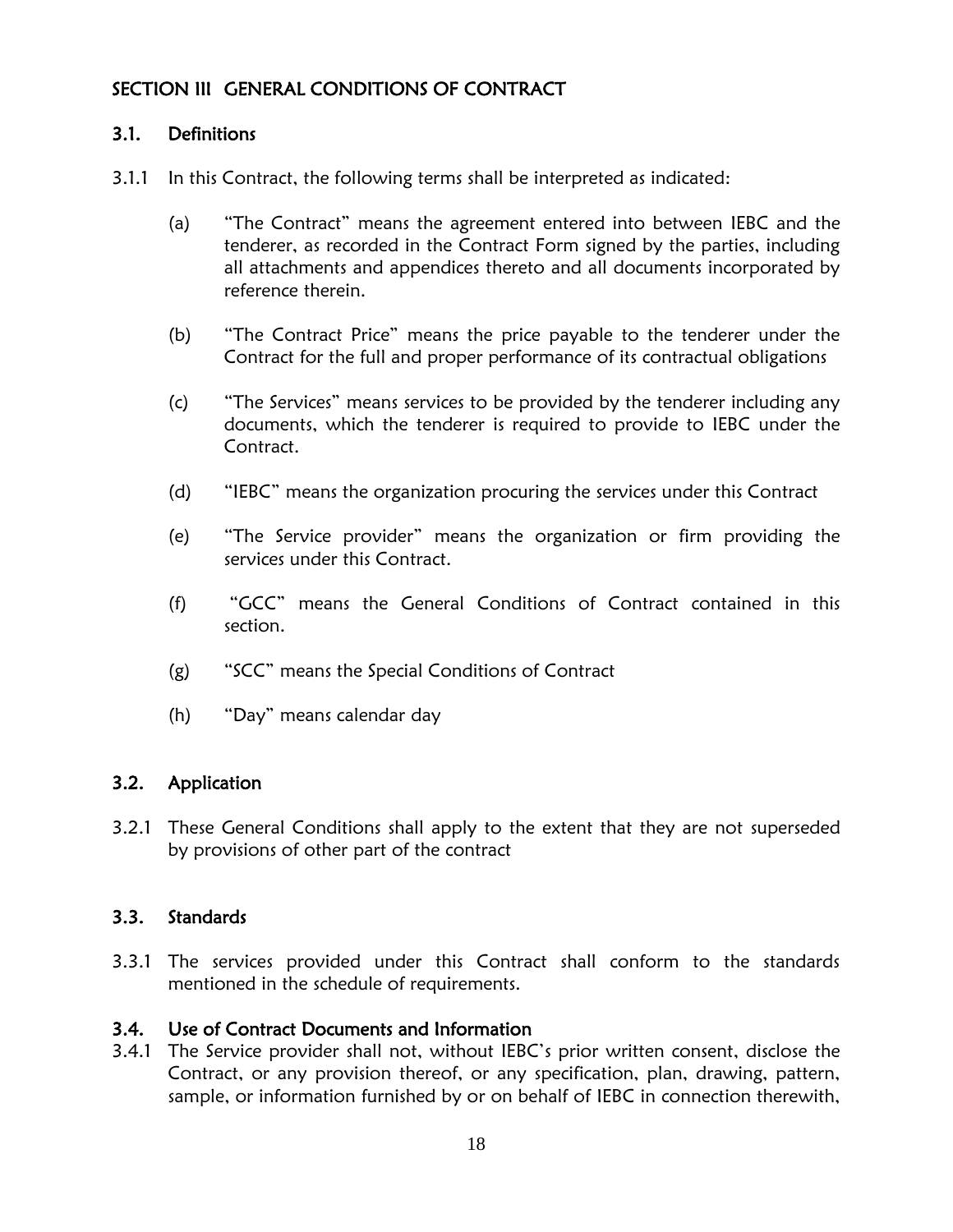to any person other than a person employed by the service provider in the performance of the Contract.

- 3.4.2 The Service provider shall not, without IEBC's prior written consent, make use of any document or information enumerated in paragraph 2.4.1 above.
- 3.4.3 Any document, other than the Contract itself, enumerated in paragraph 2.4.1 shall remain the property of IEBC and shall be returned (all copies) to IEBC on completion of the contract's or performance under the Contract if so required by IEBC.

### <span id="page-18-0"></span>3.5. Patent Rights

3.5.1 The Service provider shall indemnify IEBC against all third-party claims of infringement of patent, trademark, or industrial design rights arising from use of the services under the contract or any part thereof.

### <span id="page-18-1"></span>3.6 Performance Security

- 3.6.1 Within twenty eight (28) days of receipt of the notification of Contract award, the successful tenderer shall furnish to IEBC the performance security where applicable in the amount specified in SCC
- 3.6.2 The proceeds of the performance security shall be payable to IEBC as compensation for any loss resulting from the Tenderer's failure to complete its obligations under the Contract.
- 3.6.3 The performance security shall be denominated in the currency of the Contract, or in a freely convertible currency acceptable to IEBC and shall be in the form of:
	- a) Cash.
	- b) A bank guarantee.
	- c) Such insurance guarantee approved by the Commission.
	- d) Letter of credit.
- 3.6.4 The performance security will be discharged by IEBC and returned to the Candidate not later than thirty (30) days following the date of completion of the Service provider's performance of obligations under the Contract, including any warranty obligations, under the Contract.

### <span id="page-18-2"></span>3.7. Delivery of services and Documents

3.7.1 Delivery of the services shall be made by the Service provider in accordance with the terms specified by IEBC in the schedule of requirements and the special conditions of contract

### <span id="page-18-3"></span>3.8. Payment

3.81. The method and conditions of payment to be made to the service provider under this Contract shall be specified in SCC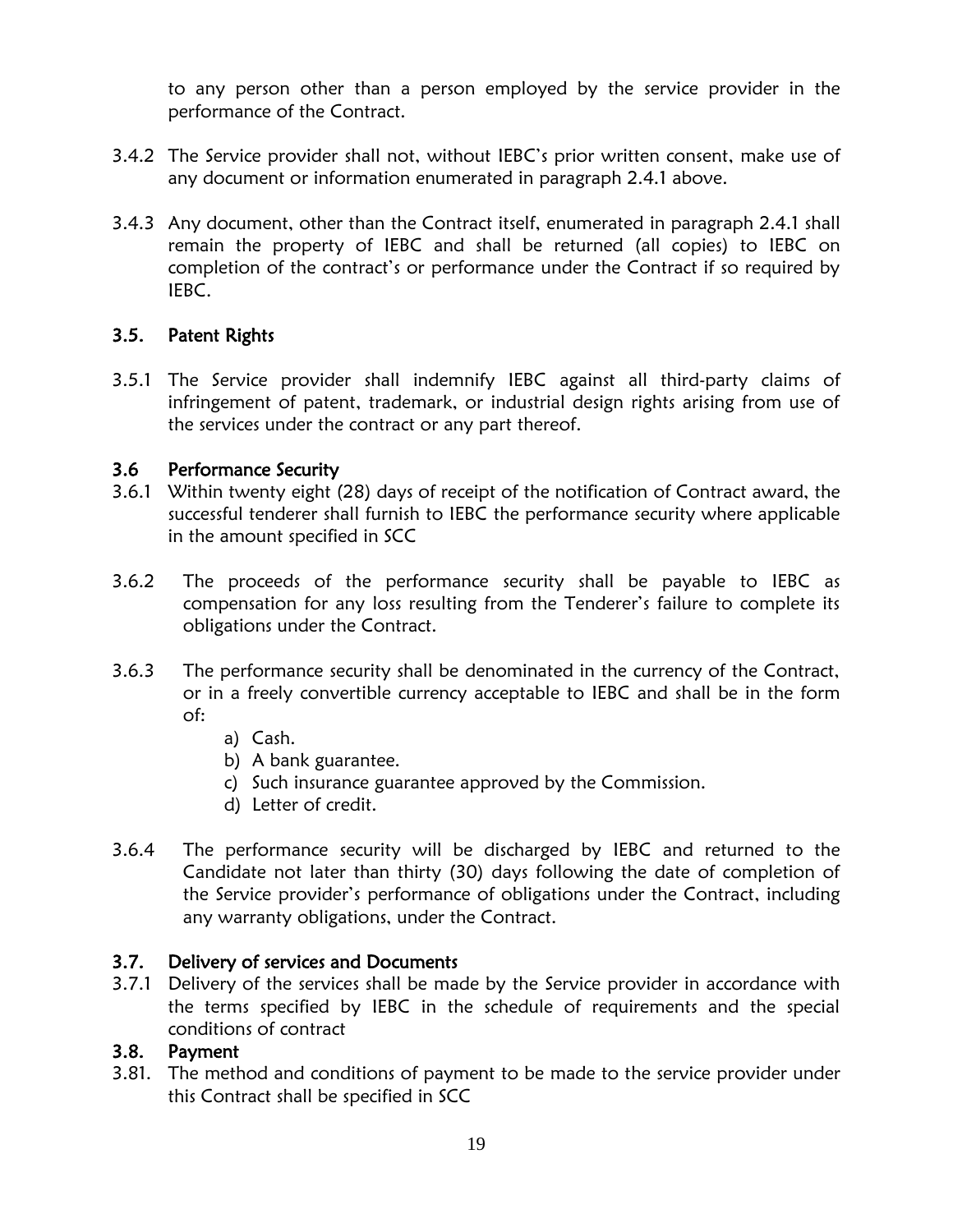3.82. Payment shall be made promptly by IEBC within thirty (30) days after submission of an invoice or claim by the service provider.

### <span id="page-19-0"></span>3.9. Prices

- 3.9.1 Prices charges by the service provider for Services performed under the Contract shall not, with the exception of any price adjustments authorized in SCC vary from the prices quoted by the tenderer in its tender or in IEBC's request for tender validity extension the case may be. No variation in or modification to the terms of the contract shall be made except by written amendments signed by the parties.
- 3.9.2 Contract price variations shall not be allowed for contracts not exceeding one year (12 months)
- 3.9.3 Where contract price variation is allowed the variation shall not exceed 10% of the original contract price
- 3.9.4 Price variation requests shall be processed by IEBC within 30 days of receiving the request.

### <span id="page-19-1"></span>3.10. Assignment

3.10.1 The Service provider shall not assign, in whole or in part, its obligations to perform under this Contract, except with IEBC's prior written consent.

### <span id="page-19-2"></span>3.11. Termination for Default

- 3.11.1IEBC may, without prejudice to any other remedy for breach of Contract, by written notice of default sent to the Service provider terminate this Contract in whole or in part:
	- (a) If the Service provider fails to provide any or all of the services within the period(s) specified in the Contract, or within any extension thereof granted by IEBC.
	- (b) If the Service provider fails to perform any other obligation(s) under the **Contract**
	- (c) If the Contract in the judgment of IEBC has engaged in corrupt or fraudulent practices in competing for or in executing the contract
- 3.11.2 In the event IEBC terminates the contract in whole or in part, it may procure, upon such terms and in such manner as it deems appropriate, services similar to those un-delivered, and the Service provider shall be liable to IEBC for any excess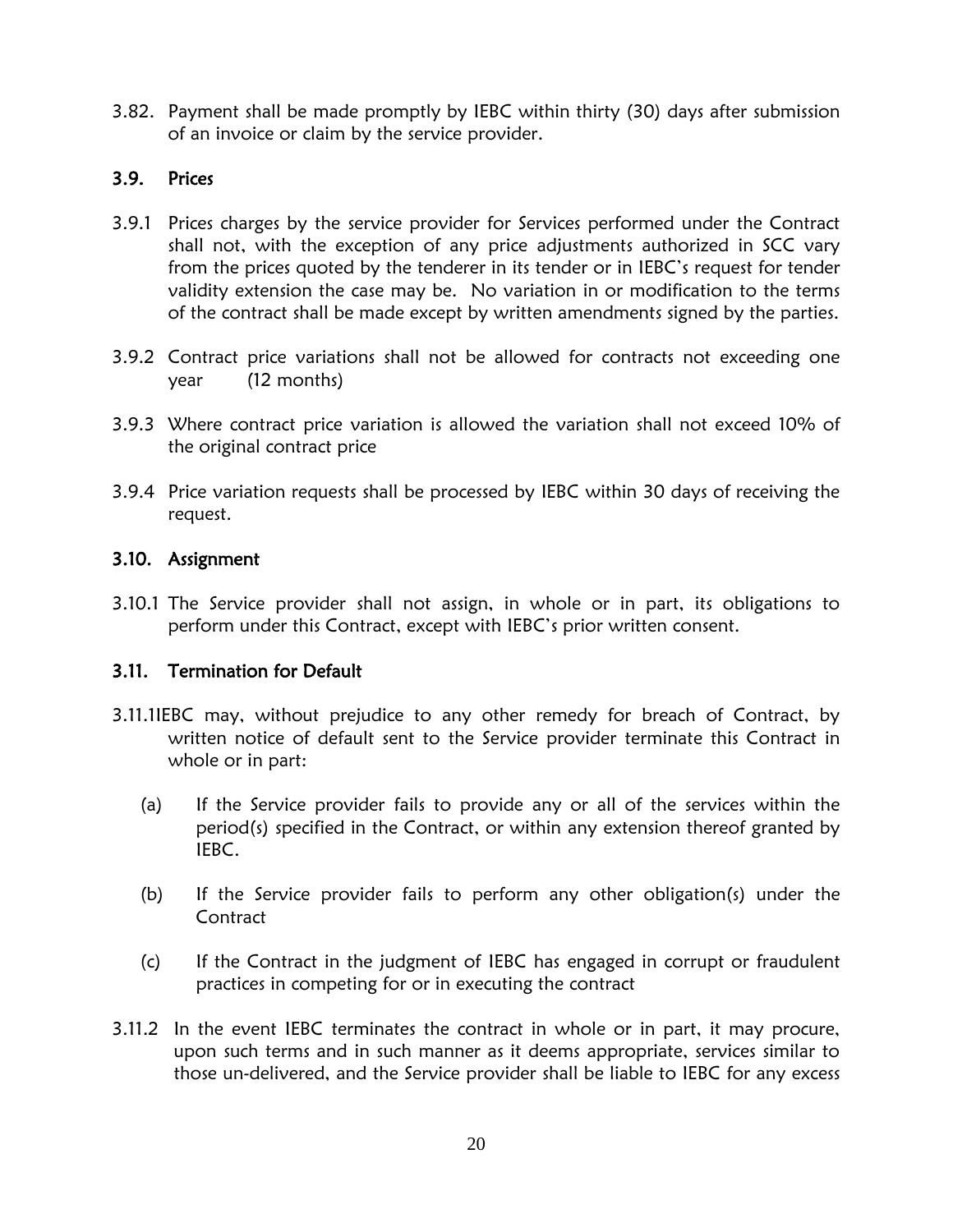costs for such similar services. However the service provider shall continue performance of the contract to extent not terminated.

### <span id="page-20-0"></span>3.12. Termination for Insolvency

3.12.1 IEBC may at any time terminate the contract by giving written notice to the Service provider if the service provider becomes bankrupt or otherwise insolvent. In this event, termination will be without compensation to the service provider, provided that such termination will not prejudice or affect any right of action or remedy, which has accrued or will accrue thereafter to IEBC.

### <span id="page-20-1"></span>3.13. Termination for Convenience

- 3.13.1 IEBC by written notice sent to the service provider, may terminate the contract in whole or in part, at any time for its convenience. The notice of termination shall specify that the termination is for the procuring entities convenience, the extent to which performance of the service provider of the contract is terminated and the date on which such termination becomes effective.
- 3.13.2 For the remaining part of the contract after termination IEBC may elect to cancel the services and pay to the service provider an agreed amount for partially completed services.

### <span id="page-20-2"></span>3.14 Resolution of Disputes

- 3.14.1 IEBC and the service provider shall make every effort to resolve amicably by direct informal negotiations and disagreement or disputes arising between them under or in connection with the contract
- 3.14.2 If after thirty (30) days from the commencement of such informal negotiations both parties have been unable to resolve amicably a contract dispute either party may require that the dispute be referred for resolution to the formal mechanisms specified in the SCC.

### <span id="page-20-3"></span>3.15. Governing Language

3.15.1. The contract shall be written in the English language. All correspondence and other documents pertaining to the contract, which are exchanged by the parties, shall be written in the same language.

### <span id="page-20-4"></span>3.16. Applicable Law

3.16.1 The contract shall be interpreted in accordance with the laws of Kenya unless otherwise expressly specified in the SCC.

### <span id="page-20-5"></span>3.17 Force Majeure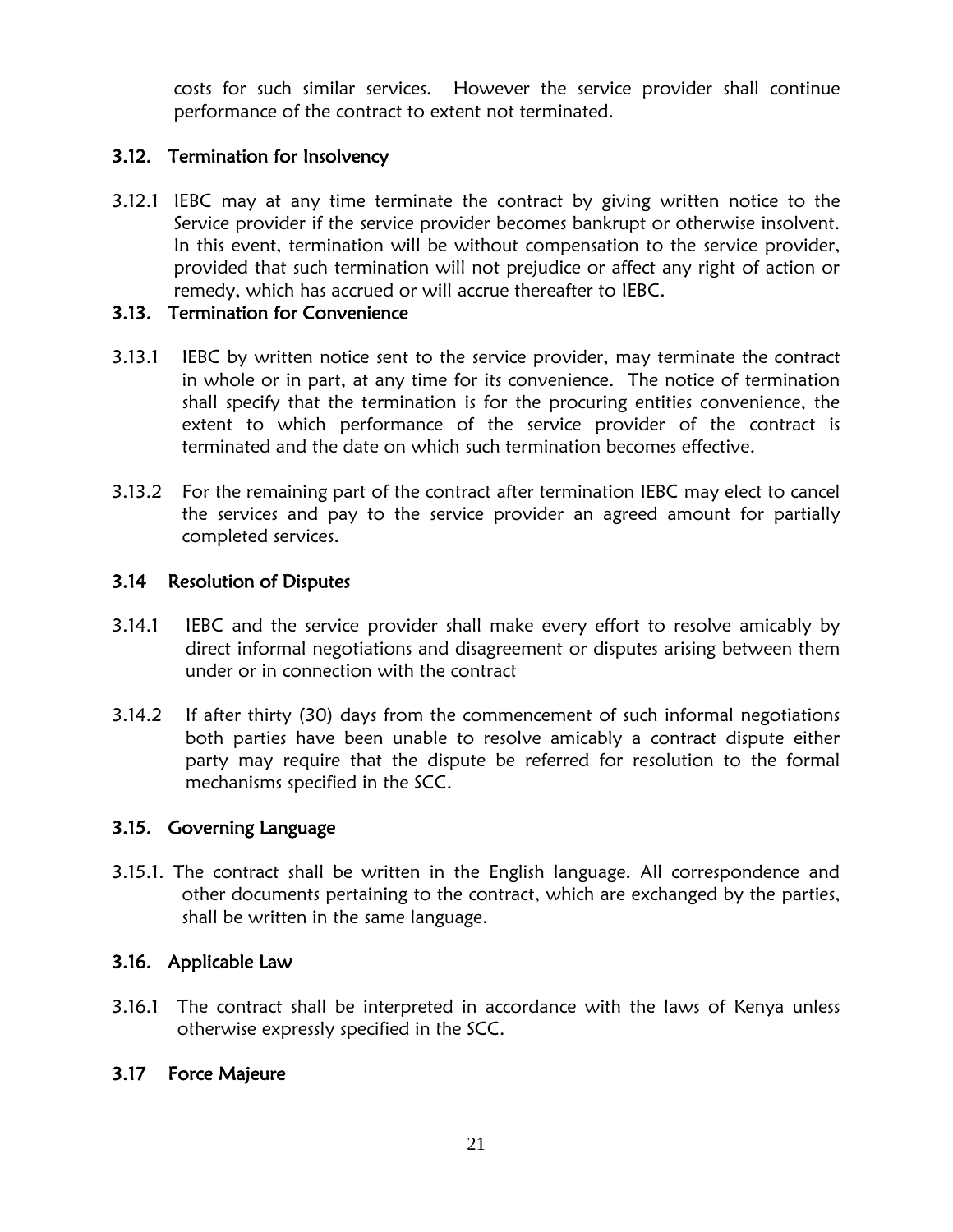3.17.1 The Service provider shall not be liable for forfeiture of its performance security, or termination for default if and to the extent that its delay in performance or other failure to perform its obligations under the Contract is the result of an event of Force Majeure.

### <span id="page-21-0"></span>3.18 Notices

- 3.1.1 Any notices given by one party to the other pursuant to this contract shall be sent to the other party by post or by Fax or Email and confirmed in writing to the other party's address specified in the SCC.
- 3.1.2 A notice shall be effective when delivered or on the notices effective date, whichever is later.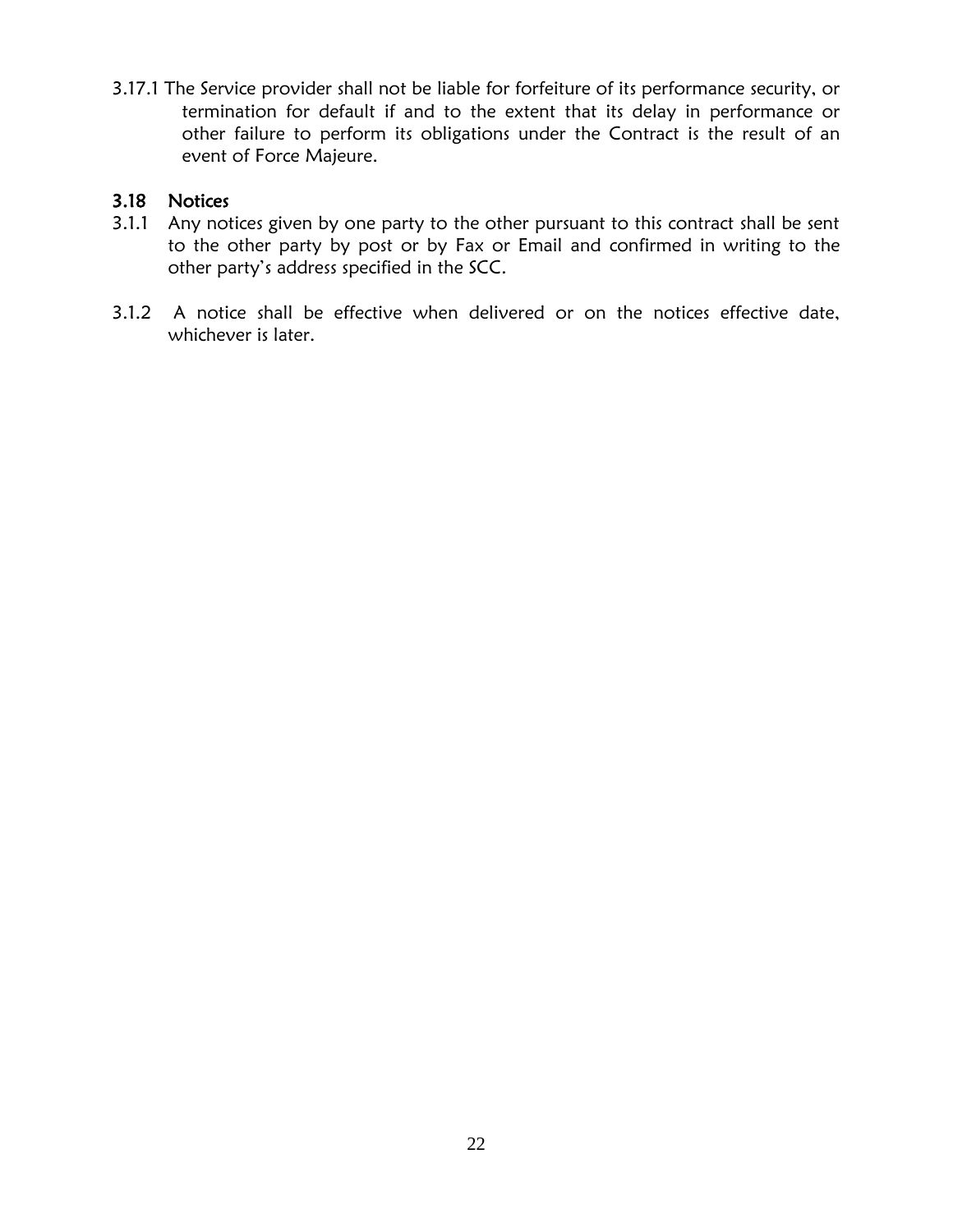### SECTION IV – SPECIAL CONDITIONS OF CONTRACT

4.1 Special conditions of contract shall supplement the general conditions of contract, Wherever there is a conflict between the GCC and the SCC, the provision of the SCC herein shall prevail over those in the GCC.

4.2 Special Conditions of Contract with reference to the general conditions of contract.

| Reference<br>General<br><b>of</b> | Special Condition of Contract (SCC)                              |
|-----------------------------------|------------------------------------------------------------------|
| Conditions of contract (GCC)      |                                                                  |
| 3.6                               | No Performance security shall be required.                       |
| 3.7                               | Immediately after issuing the Purchase Order                     |
| 3.8                               | Payment shall be made upon satisfaction completion of            |
|                                   | delivery and after receipt of original Invoice                   |
| 3.9                               | There shall be No price adjustment                               |
| 3.16                              | In case of a dispute between the service provider and the        |
|                                   | employer, the same shall be resolved amicably between the        |
|                                   | parties in the first instance failure to which the dispute shall |
|                                   | be referred to arbitration as per provision of the Arbitration   |
|                                   | Act of 1995 of Kenya branch and any award given shall be         |
|                                   | final.                                                           |
| 3.16                              | The Laws of Kenya                                                |
|                                   | Independent Electoral and Boundaries Commission                  |
| 3.18                              | University Way, Anniversary Towers, 6th Floor,                   |
|                                   | P.O Box 45371 - 00100, Nairobi.                                  |
|                                   | and Service Providers                                            |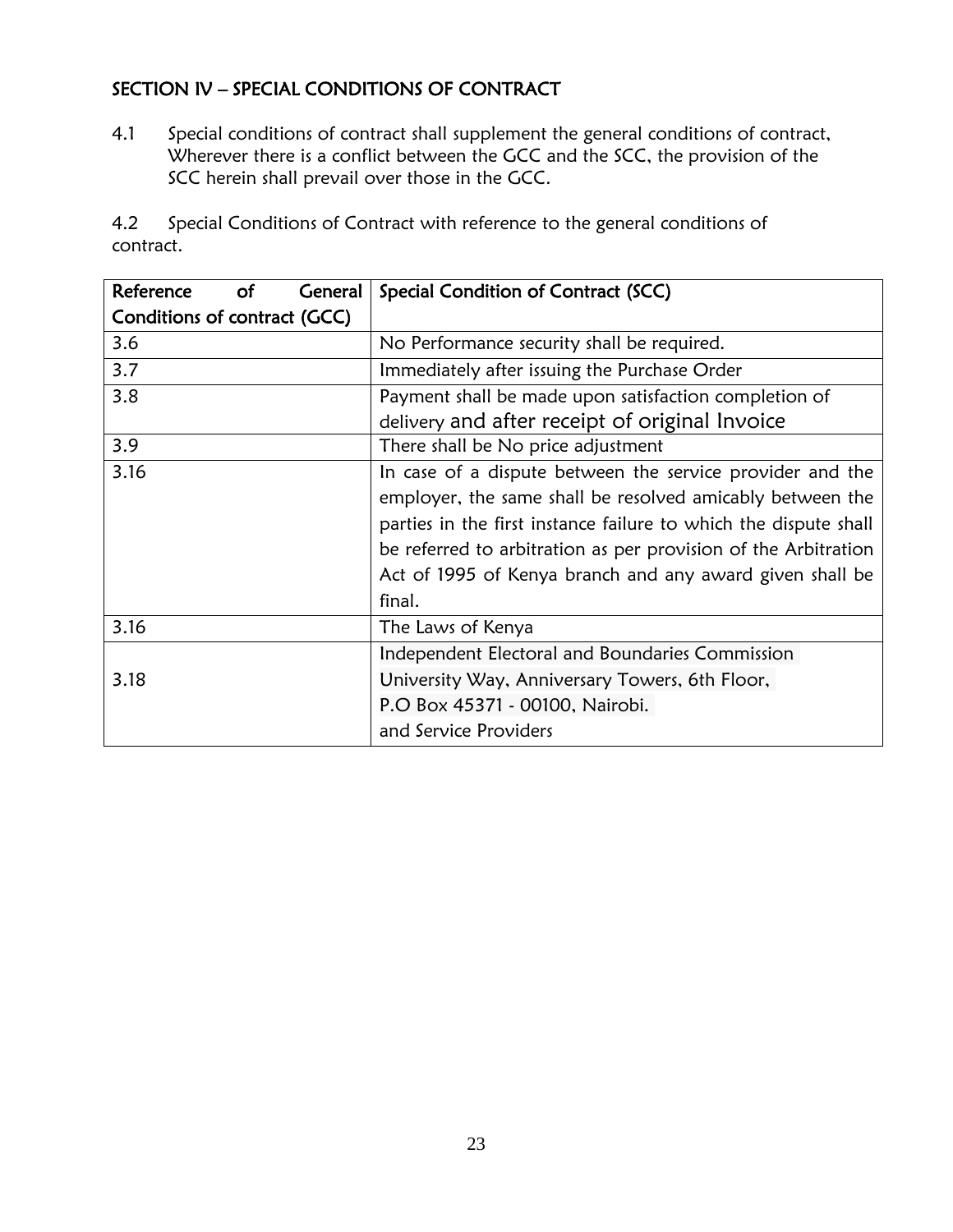### SECTION V - TECHNICAL SPECIFICATIONS

### 5.1 General

### **PARTICULARS**

The Independent Electoral and Boundaries Commission requirements and test methods for the BVR System Hard Disks is as specified.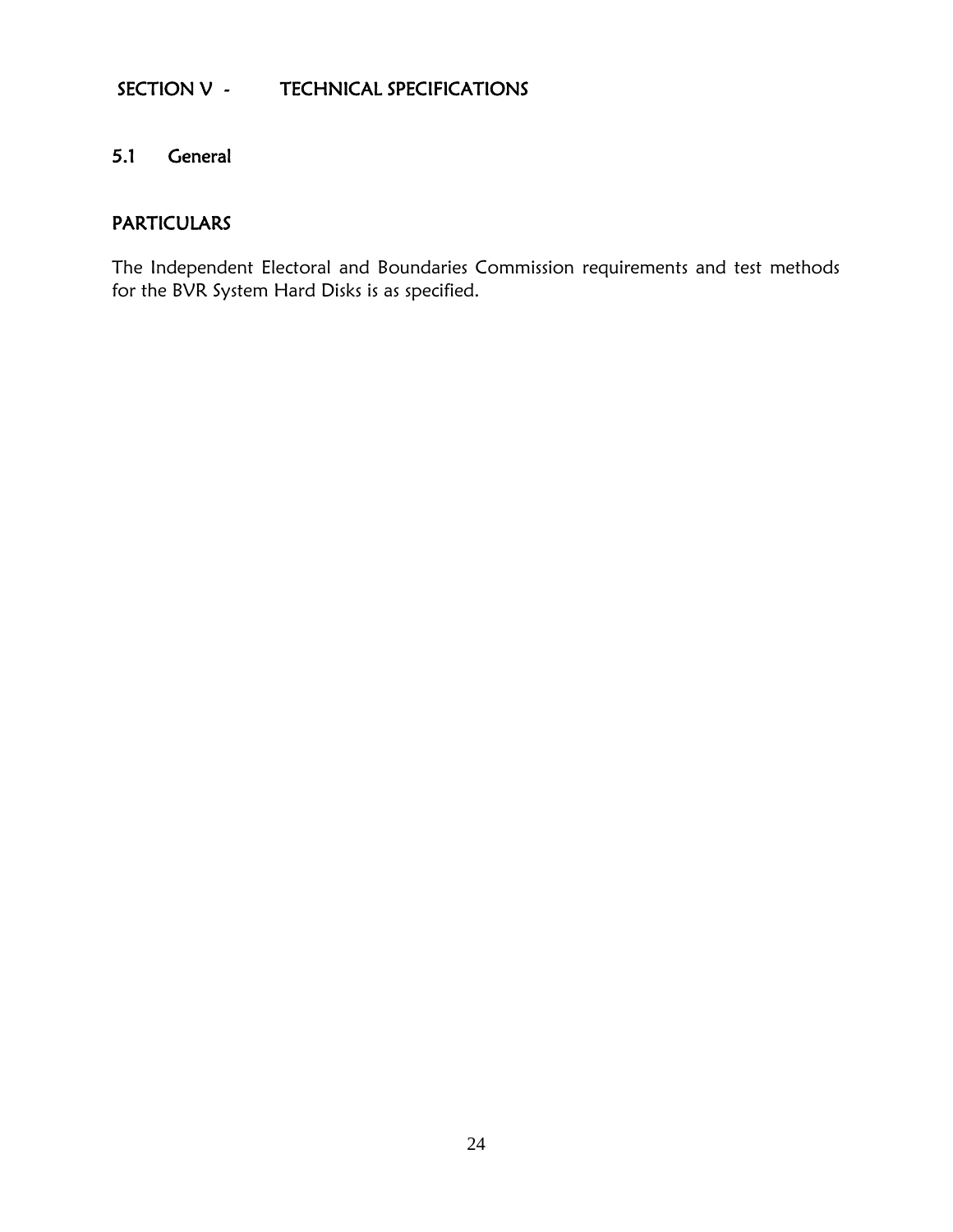## SECTION VI - SCHEDULE OF REQUIREMENTS BVR SYSTEM HARD DISKS.

| No. | <b>DESCRIPTION</b>                                           | SERVER / STORAGE   QTY |    |
|-----|--------------------------------------------------------------|------------------------|----|
|     | IBM Hard disk Part No. 9SW066-039, IBM DCS3700               |                        | 20 |
|     | 300GB, 15K, 6GB SAS                                          | <b>STORAGE</b>         |    |
|     | IBM Hard disk Part No. 9FU066-039, 146.8   IBM Power 720   6 |                        |    |
|     | GB, 15K, 6GB SAS                                             | Server                 |    |
|     | IBM Hard disk Part No. 90E066-039,   IBM 3250M4 Server   10  |                        |    |
|     | 300GB, 10K, 6GB SAS                                          |                        |    |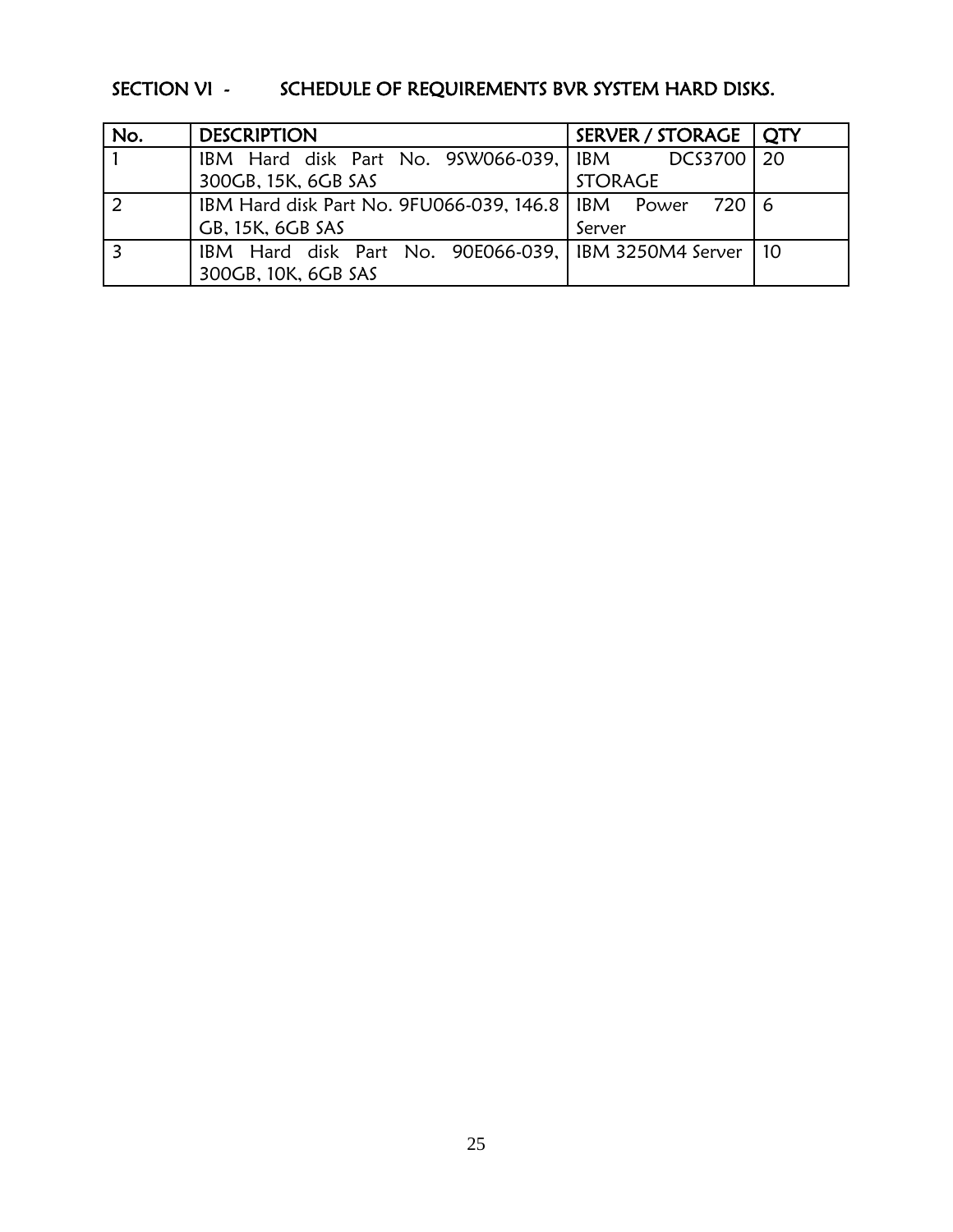### SECTION VII - PRICE SCHEDULE OF BVR SYSTEM HARD DISKS. Name of tenderer \_\_\_\_\_\_\_\_\_\_\_\_\_\_\_\_\_ Tender Number \_\_\_\_\_\_\_\_\_\_\_\_\_\_ Page \_\_\_\_\_ of \_\_\_\_\_\_

| No.            | Description                                                                                  | Server               | Qty             | Unit Price | Total  | Delivery                                 |
|----------------|----------------------------------------------------------------------------------------------|----------------------|-----------------|------------|--------|------------------------------------------|
|                |                                                                                              | Storage              |                 |            | Amount |                                          |
|                | IBM Hard disk Part<br>No. 95W066-039, DCS3700<br>300GB, 15K, 6GB SAS   STORAGE               | <b>IBM</b>           | 20              |            |        | Delivery shall be<br>made<br>immediately |
| 2              | <b>IBM</b> Hard disk Part<br>No. 9FU066-039, Power 720<br>146.8 GB, 15K, 6GB   Server<br>SAS | <b>IBM</b>           | 6               |            |        | after<br>issuing<br>purchase Order       |
| $\overline{3}$ | IBM Hard disk Part<br>90E066-039, 3250M4<br>No.<br>300GB, 10K, 6GB SAS                       | <b>IBM</b><br>Server | 10 <sup>°</sup> |            |        |                                          |

Signature of tenderer ……………………………………………Date…………………………

Note: In case of discrepancy between unit price and total, the unit price shall prevail. **NB: Bidders are advised that the items quoted must be original, genuine from authorized manufacturers**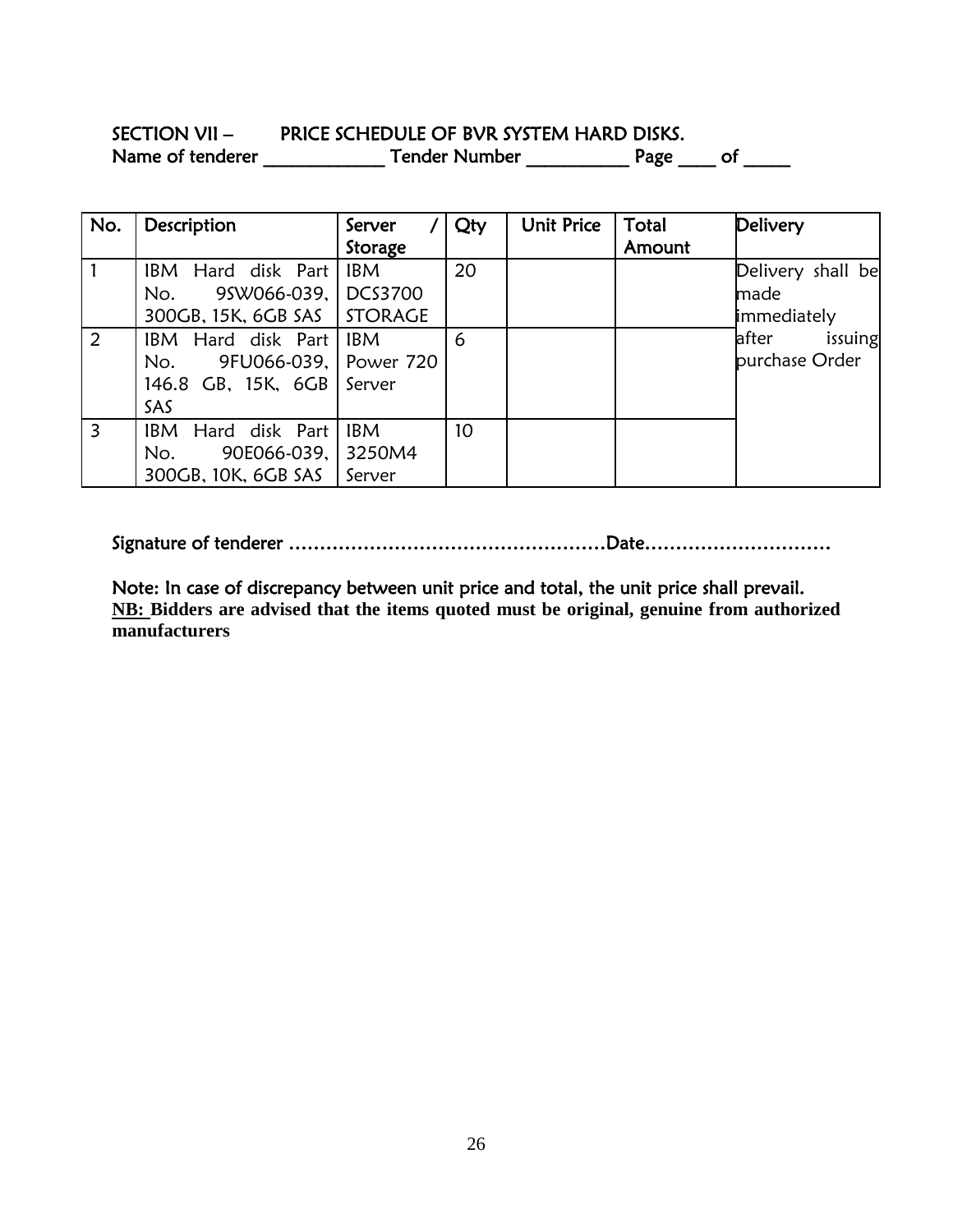### SECTION VIII- STANDARD FORMS Notes on the sample Forms

1. Form of Tender - The form of tender must be completed by the tenderer and submitted with the ten der documents. It must also be duly signed by duly authorized representatives of the tenderer.

2. Confidential Business Questionnaire Form - This form must be completed by the tenderer and submitted with the tender documents.

3. Tender Security Form - When required by the tender documents the tender shall provide the tender security either in the form included herein or in another format acceptable to the procuring entity.

4. Contract Form - The Contract Form shall not be completed by the tenderer at the time of submitting the tender. The Contract Form shall be completed after contract award and should incorporate the accepted contract price.

5. Performance Security Form - The performance security form should not be completed by the tenderers at the time of tender preparation. Only the successful tenderer will be required to provide performance security in the form provided herein or in another form acceptable to the procuring entity.

6. Bank Guarantee for Advance Payment Form - When Advance payment is requested for by the successful bidder and agreed by the procuring entity, this form must be completed fully and duly signed by the authorized officials of the bank.

7. Manufacturers Authorization Form  $\cdot$  When required by the ender documents this form must be completed and submitted with the tender documents. This form will be completed by the manufacturer of the goods where the tenderer is an agent.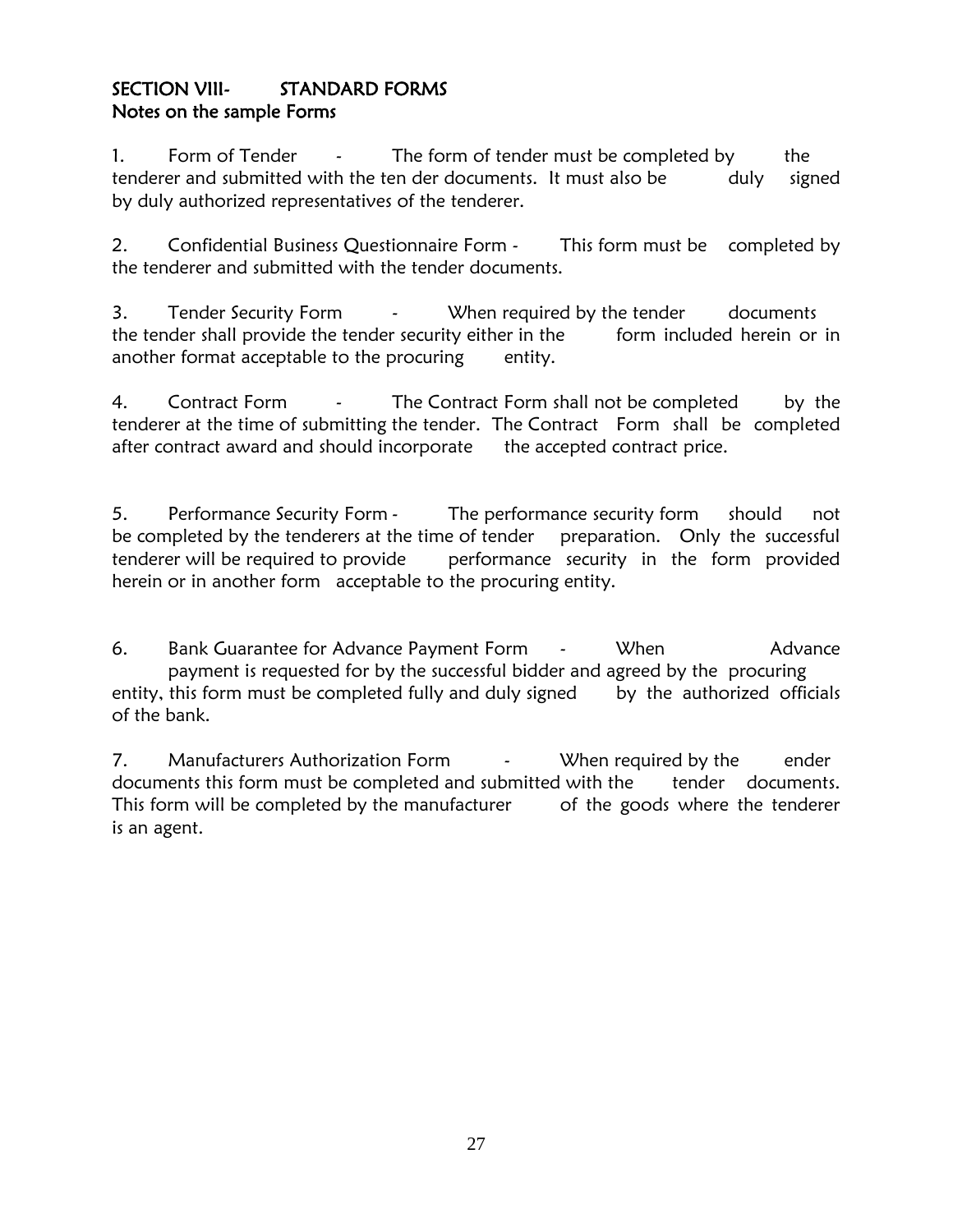### FORM OF TENDER

To: Date Name and address of procuring entity Tender No. Tender Name

Gentlemen and/or Ladies:-

1. Having examined the Tender documents including Addenda No. (Insert numbers) …….. the receipt of which is hereby duly acknowledged, we the undersigned, offer to supply and Supply and Delivery of BVR system Hard Disks under this tender in conformity with the said Tender document for the sum of ….…………………………………… [Total Tender amount in words and figures] or such other sums as may be ascertained in accordance with the Schedule of Prices attached herewith and made part of this Tender.

2. We undertake, if our Tender is accepted, to provide the legal Services in accordance with the conditions of the tender.

3. We agree to abide by this Tender for a period of …………….[number] days from the date fixed for Tender opening of the Instructions to Tenderers, and it shall remain binding upon us and may be accepted at any time before the expiration of that period.

4. This Tender, together with your written acceptance thereof and your notification of award, shall constitute a Contract between us subject to the signing of the contract by both parties.

5. We understand that you are not bound to accept the lowest or any tender you may receive.

Dated this day of 2017

[Signature] **[In the capacity of]** 

Duly authorized to sign tender for and on behalf of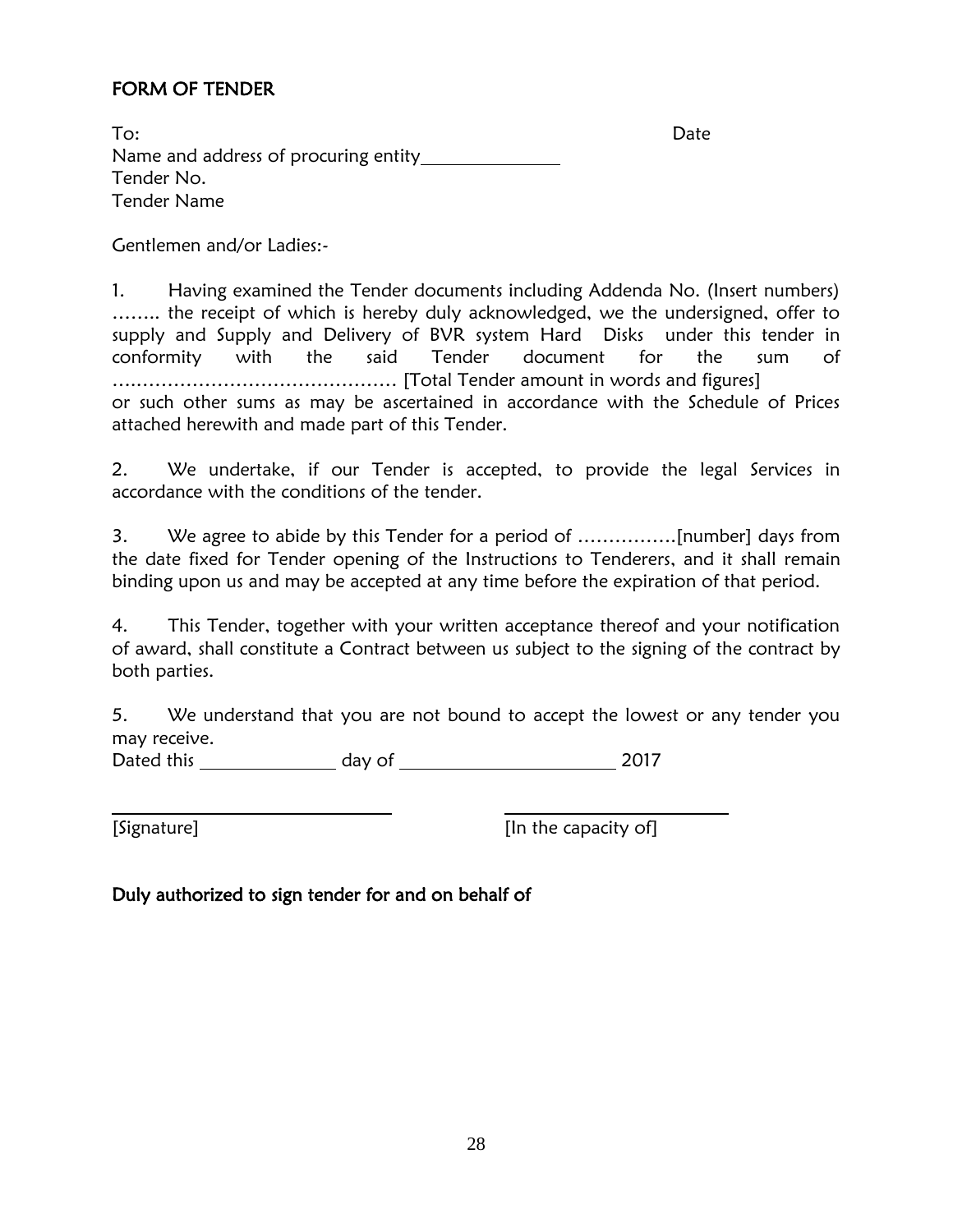### PRICE SCHEDULE FORM

|  |  |  |  | A. REQUIREMENTS FOR SUPPLY AND DELIVERY OF BVR SYSTEM HARD DISKS. |
|--|--|--|--|-------------------------------------------------------------------|
|--|--|--|--|-------------------------------------------------------------------|

| NO. | Description | Quantity | Unit | Rate (Kshs) | Total<br>Amount |
|-----|-------------|----------|------|-------------|-----------------|
|     |             |          |      |             |                 |
|     |             |          |      |             |                 |
|     |             |          |      |             |                 |
|     |             |          |      |             |                 |
|     |             |          |      |             |                 |
|     |             |          |      |             |                 |
|     |             |          |      |             |                 |
|     |             |          |      |             |                 |
|     |             |          |      |             |                 |
|     |             |          |      |             |                 |
|     |             |          |      |             |                 |
|     |             |          |      |             |                 |
|     |             |          |      |             |                 |

We undertake, if our tender is accepted, to offer service in accordance with the schedule rates and period specified herein above.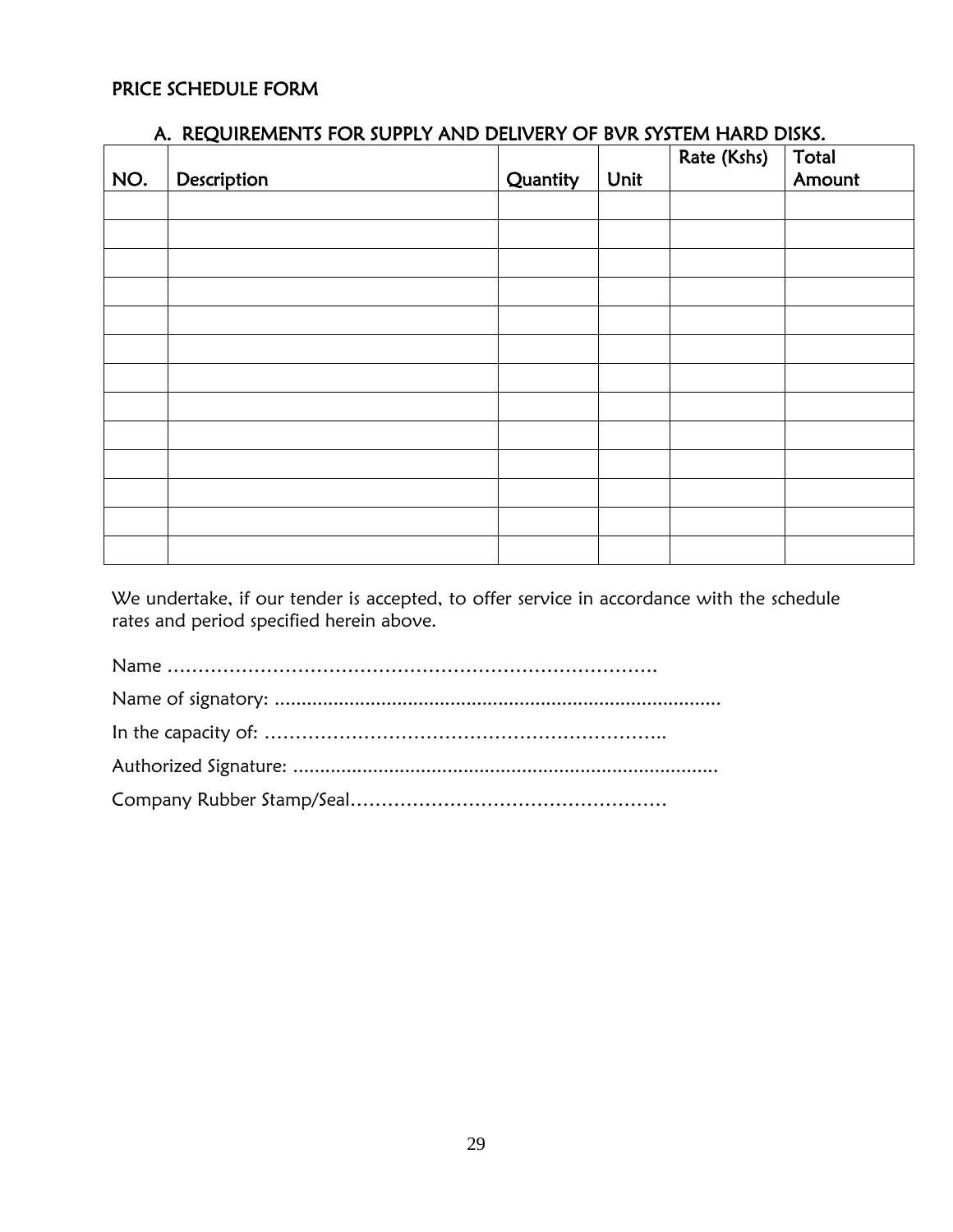### B. SUMMARY OF REQUIREMENTS.

| NO. | Description | <b>Total Amount</b> |
|-----|-------------|---------------------|
|     |             |                     |
|     |             |                     |
|     |             |                     |
|     |             |                     |
|     |             |                     |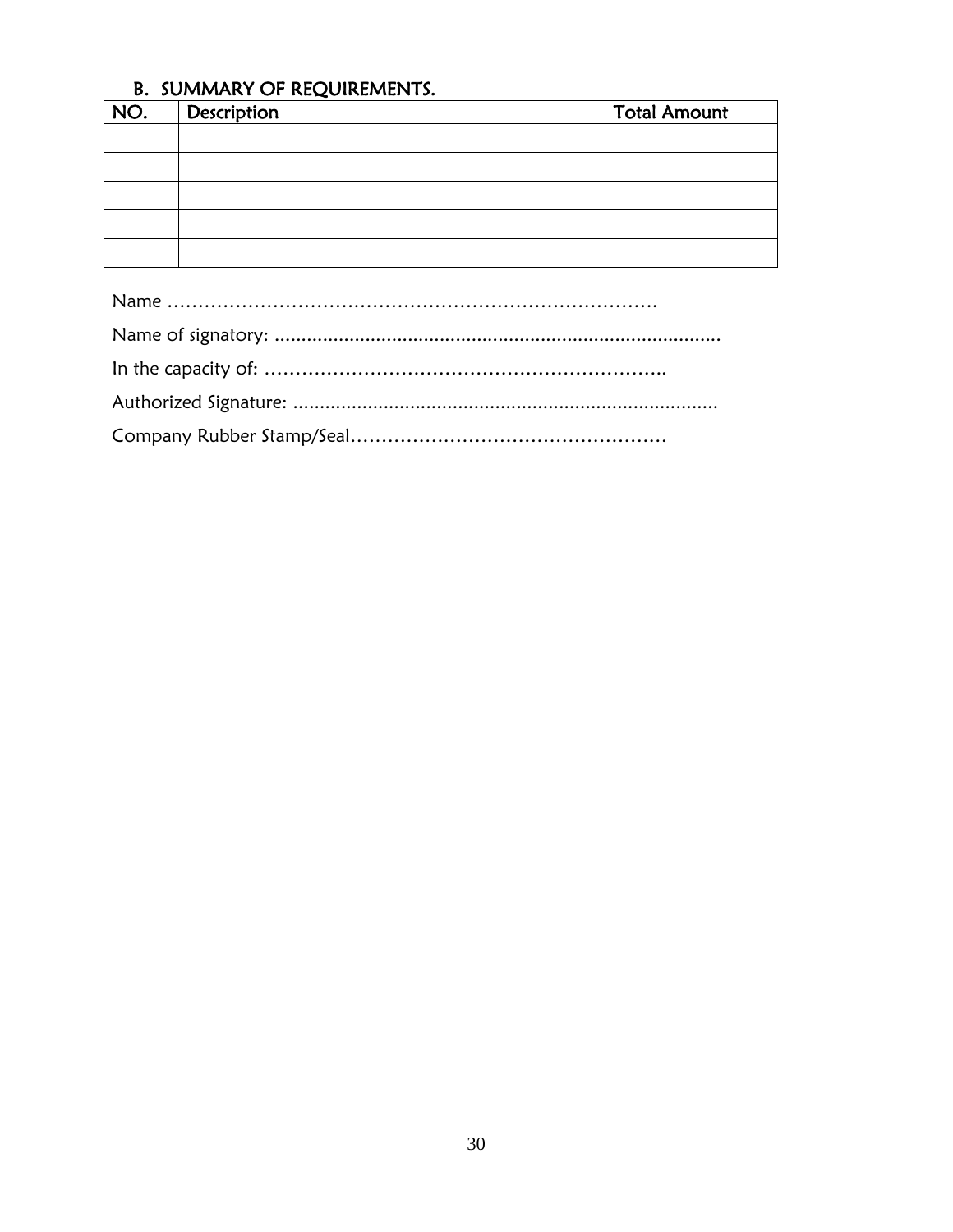### CONFIDENTIAL BUSINESS QUESTIONNAIRE

| 2(c)           | You are requested to give the particular indicated in Part 1 and either Part 2(a), 2(b), or                       |                            |                     |               |
|----------------|-------------------------------------------------------------------------------------------------------------------|----------------------------|---------------------|---------------|
|                | Whichever applies to your type of business                                                                        |                            |                     |               |
|                | You are advised that it is a serious offence to give false information on this Form.<br>Part ___________ General: |                            |                     |               |
|                |                                                                                                                   |                            |                     |               |
|                | Postal Address  Tel. No. Fax  Email                                                                               |                            |                     |               |
|                | Maximum value of business which you can handle at any one time Kshs.                                              |                            |                     |               |
|                |                                                                                                                   |                            |                     |               |
|                | Part $2(a)$ – Sole Proprietor:<br>Party 2(b) – Partnership                                                        |                            |                     |               |
|                | Give details of partners as follows                                                                               |                            |                     |               |
| 1.<br>2.<br>3. | Name Nationality                                                                                                  | Citizenship Details Shares |                     |               |
| 4.<br>5.       |                                                                                                                   |                            |                     |               |
|                | State the nominal and issued capital of the company $-$                                                           |                            |                     |               |
|                | Give details of all directors as follows<br>Name                                                                  | Nationality                | Citizenship Details | <b>Shares</b> |

1. ……………………………………………………………………………………………… 2. ……………………………………………………………………………………………… 3. …………………………………………………………………………………………….. 4. …………………………………………………………………………………………….. 5. …………………………………………………………………………………………….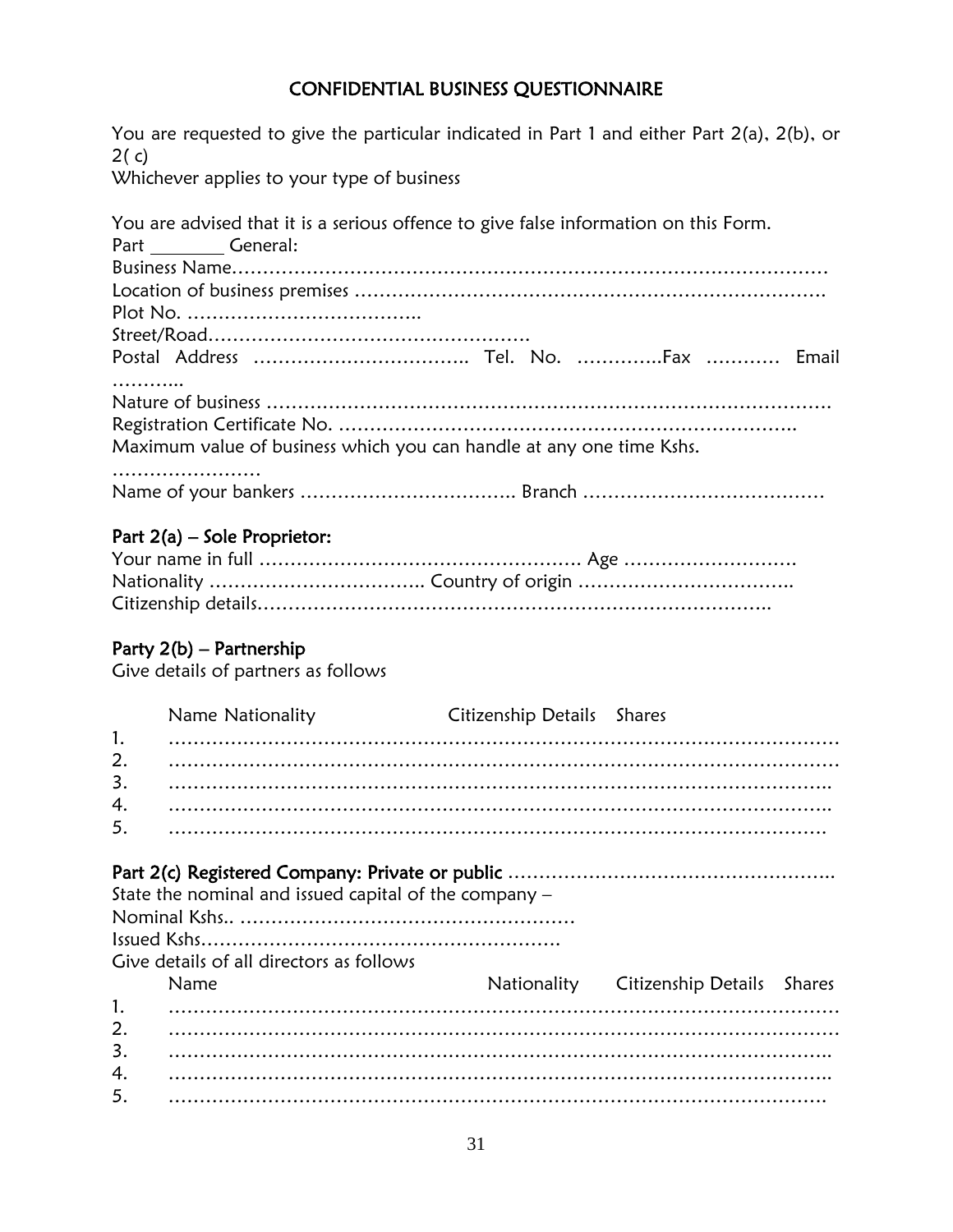Date………………………………………….. Signature of Tenderer

……………………………

If a citizen, indicate under "Citizenship Details" whether by Birth, Naturalization or Registration